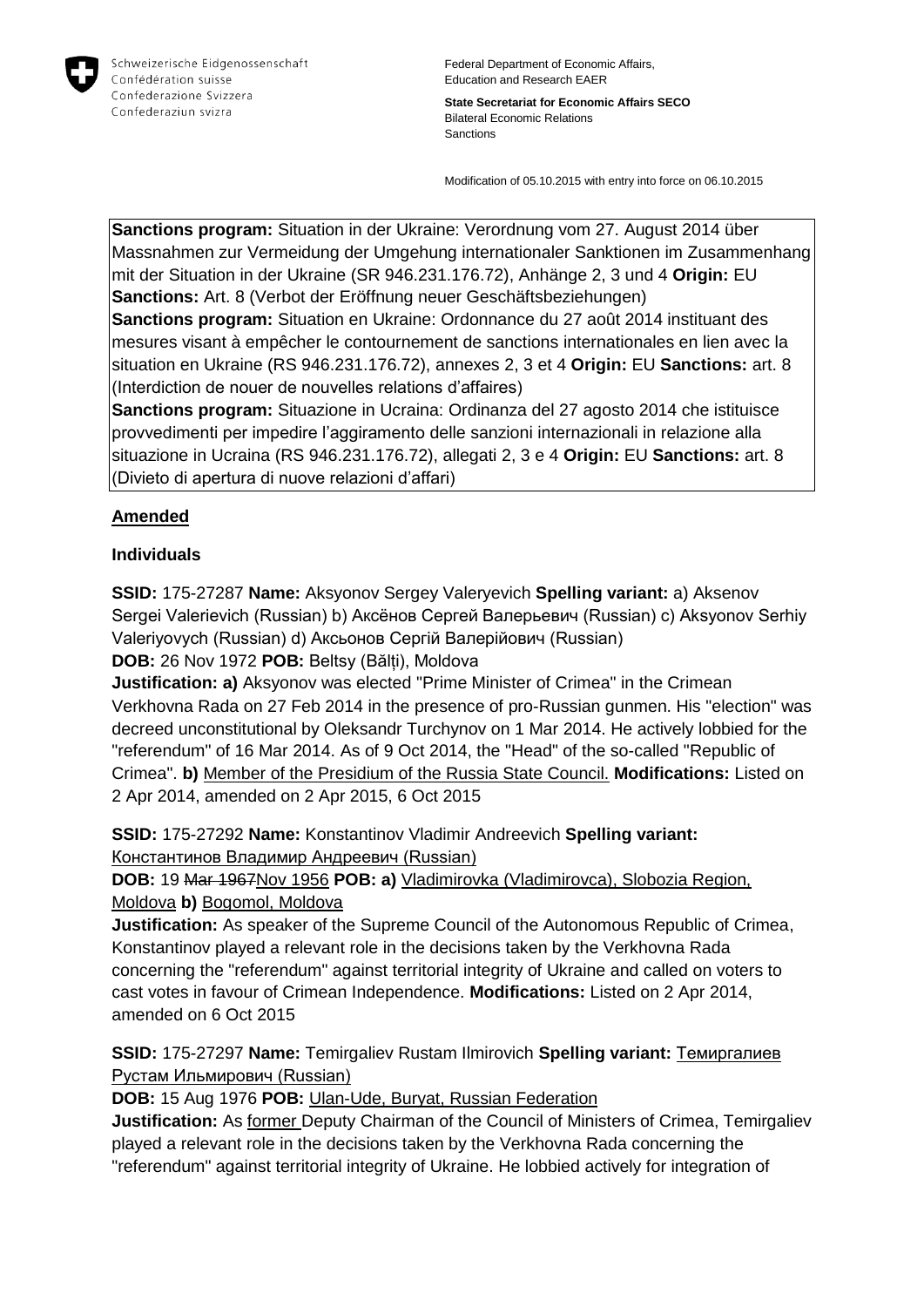Crimea into the Russian Federation. **Modifications:** Listed on 2 Apr 2014, amended on 6 Oct 2015

### **SSID:** 175-27302 **Name:** Berezovskiy DenizDenis Valentinovich **Spelling variant:**  Березовский Денис Валентинович (Russian)

**DOB:** 15 Jul 1974 **POB:** Kharkiv, Ukraine

**Justification: a)** Berezovskiy was appointed commander of the Ukrainian Navy on 1 Mar 2014 and but thereafter swore an oath to the Crimean armed forceforces, thereby breaking his oath. The Prosecutor-General's Office of Ukraine launched an investigation against him for high treasonoath to the Ukrainian Navy. **b)** He was then appointed Deputy Commander of the Black Sea Fleet of the Russian Federation. **Modifications:** Listed on 2 Apr 2014, amended on 6 Oct 2015

**SSID:** 175-27307 **Name:** Chaliy Aleksei Mikhailovich **Spelling variant:** Чалый Алексей Михайлович (Russian)

**DOB:** 13 Jun 1961 **POB: a)** Moscow **b)** Sevastopol

**Justification:** Chaliy became "Mayor of Sevastopol" by popular acclamation on 23 Feb 2014 and accepted this "vote". He actively campaigned for Sevastopol to become a separate entity of the Russian Federation following a referendum on 16 Mar 20142014. He signed the Treaty on the adoption of the Republic of Crimea by Russia. Chairman of the Legislative Assembly of the City of Sevastopol. **Modifications:** Listed on 2 Apr 2014, amended on 6 Oct 2015

**SSID:** 175-27312 **Name:** Zima Pyotr Anatoliyovych **Spelling variant:** Зима Пётр Анатольевич (Russian)

**DOB:** 29 Mar 1965

**Justification: a)** Zima was appointed as the new head of the Crimean Security Service (SBU) on 3 Mar 2014 by "Prime Minister" Aksyonov and accepted this appointment. He has given relevant information including a database to the Russian Intelligence Service (SBU). This included information on Euro-Maidan activists and human rights defenders of Crimea. He played a relevant role in preventing Ukraine's authorities from controlling the territory of Crimea. **b)** On 11 Mar 2014 the formation of an independent Security Service of Crimea has beenwas proclaimed by former SBU officers of Crimea. **Modifications:** Listed on 2 Apr 2014, amended on 6 Oct 2015

**SSID:** 175-27316 **Name:** Zherebtsov Yuriy Gennadyevich **Spelling variant:** Жеребцов Юрий Геннадиевич (Russian)

**DOB:** 19 Nov 1969 **POB: a)** Izmail, Odessa Region, Ukraine **b)** Odessa **Justification:** Counsellor of the Speaker of the Verkhovna Rada of Crimea, one of the leading organizers of the 16 Mar 2014 "referendum" against Ukraine's territorial integrity.integrity. Member of the Civic Chamber of the so-called "Republic of Crimea". **Modifications:** Listed on 2 Apr 2014, amended on 6 Oct 2015

**SSID:** 175-27320 **Name:** Tsekov Sergey Pavlovych **Spelling variant:** Цеков Сергей Павлович (Russian)

**DOB: a)** 28 Mar29 Sep 1953 **b)** 23 Sep 1953 **POB:** Simferopol

**Justification: a)** Vice Speaker of the Verkhovna Rada; Tsekov initiated, together with Sergey Aksyonov, the unlawful dismissal of the government of the Autonomous Republic of Crimea (ARC). He drew Vladimir Konstantinov into this endeavour Vladimir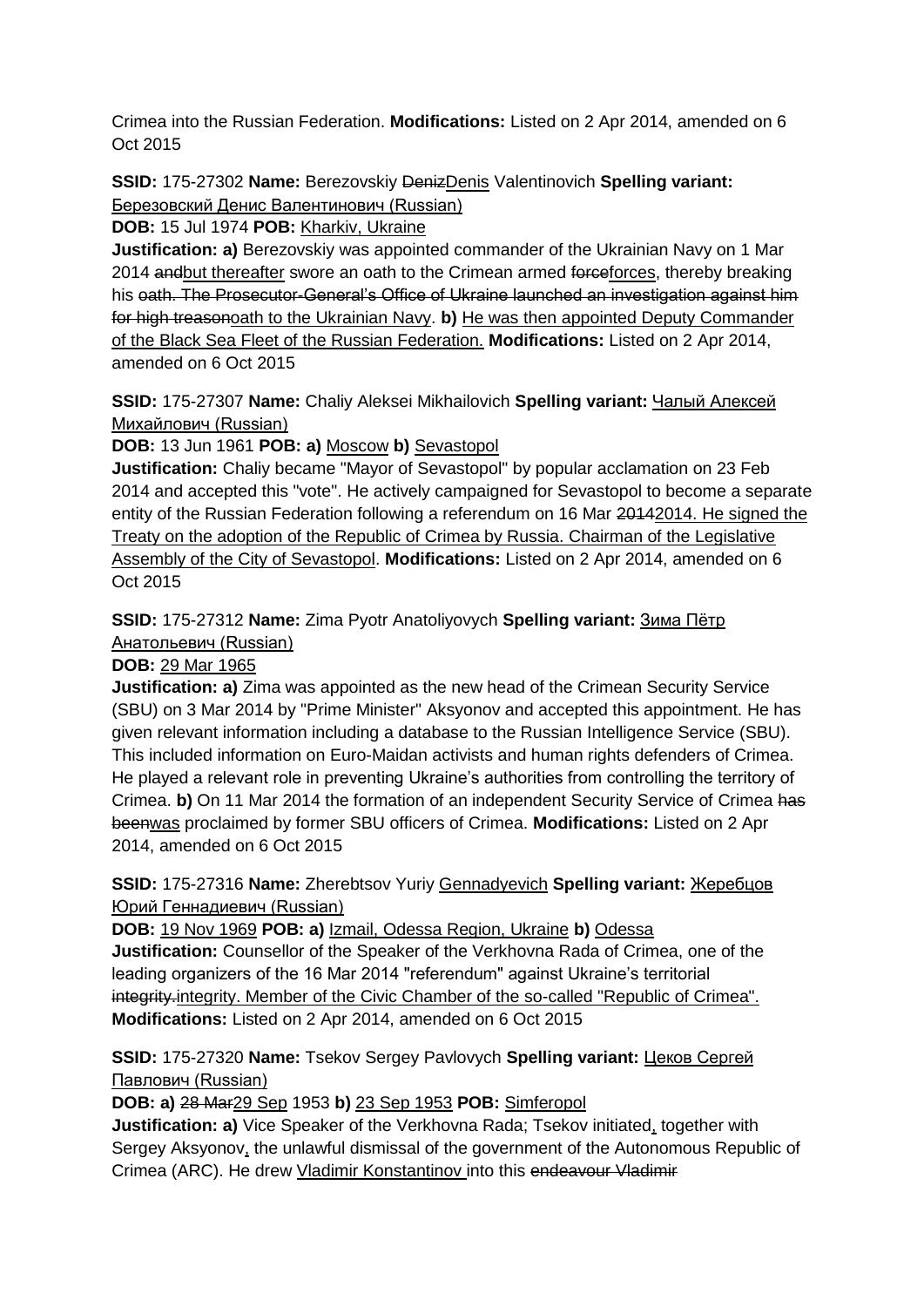Konstantinovendeavour, threatening him with his dismissal. He publicly recognized that the MPs from Crimea were the initiators of inviting Russian soldiers to take over the Verkhovna Rada of Crimea. He was one of the first Crimean Leaders to ask in public for the annexation of Crimea to Russia. **b)** Member of the Federation Council of the Russian Federation from the so-called "Republic of Crimea". **Modifications:** Listed on 2 Apr 2014, amended on 6 Oct 2015

**SSID:** 175-27325 **Name:** Ozerov Viktor Alekseevich **Spelling variant:** Озеров Виктор Алексеевич (Russian)

**DOB:** 5 Jan 1958 **POB:** Abakan, Khakassia, Russian Federation

**Justification: a)** Chairman of the Security and Defense Committee of the Federation Council of the Russian Federation. **b)** On 1 Mar 2014 Ozerov, on behalf of the Security and Defense Committee of the Federation Council, publicly supported, in the Federation Council, the deployment of Russian forces in Ukraine. **Modifications:** Listed on 2 Apr 2014, amended on 6 Oct 2015

### **SSID:** 175-27332 **Name:** Dzhabarov Vladimir Michailovich **Spelling variant:** Джабаров Владимир Михайлович (Russian)

#### **DOB:** 29 Sep 1952

**Justification: a)** First Deputy-Chairman of the International Affairs Committee of the Federation Council of the Russian Federation. **b)** On 1 Mar 2014 Dzhabarov, on behalf of the International Affairs Committee of the Federation Council, publicly supported, in the Federation Council, the deployment of Russian forces in Ukraine. **Modifications:** Listed on 2 Apr 2014, amended on 6 Oct 2015

# **SSID:** 175-27339 **Name:** Klishas Andrei Aleksandrovich **Spelling variant:** Клишас Андрей Александрович (Russian)

#### **DOB:** 9 Nov 1972 **POB:** Sverdlovsk, Russian Federation

**Justification: a)** Chairman of the Committee on Constitutional Law of the Federation Council of the Russian Federation. **b)** On 1 Mar 2014 Klishas publicly supported, in the Federation Council, the deployment of Russian forces in Ukraine. In public statements Klishas sought to justify a Russian military intervention in Ukraine by claiming that "the Ukrainian President supports the appeal of the Crimean authorities to the President of the Russian Federation on landing an all-encompassing assistance in defense of the citizens of Crimea". **Modifications:** Listed on 2 Apr 2014, amended on 6 Oct 2015

### **SSID:** 175-27347 **Name:** Ryzhkov Nikolai Ivanovich **Spelling variant:** Рыжков Николай Иванович (Russian)

**DOB:** 28 Sep 1929 **POB:** DuleevkaDyleevka, Donetsk Region, Ukraine **Justification: a)** Member of the Committee for federal issues, regional politics and the North of the Federation Council of the Russian Federation. **b)** On 1 Mar 2014 Ryzhkov publicly supported, in the Federation Council, the deployment of Russian forces in Ukraine. **Modifications:** Listed on 2 Apr 2014, amended on 6 Oct 2015

### **SSID:** 175-27355 **Name:** Bushmin Evgeni Viktorovich **Spelling variant:** Бушмин Евгений Викторович (Russian)

**DOB:** 4 Oct 1958 **POB:** Lopatino, Sergachiisky Region, Russian Federation **Justification: a)** Deputy Speaker of the Federation Council of the Russian Federation. **b)**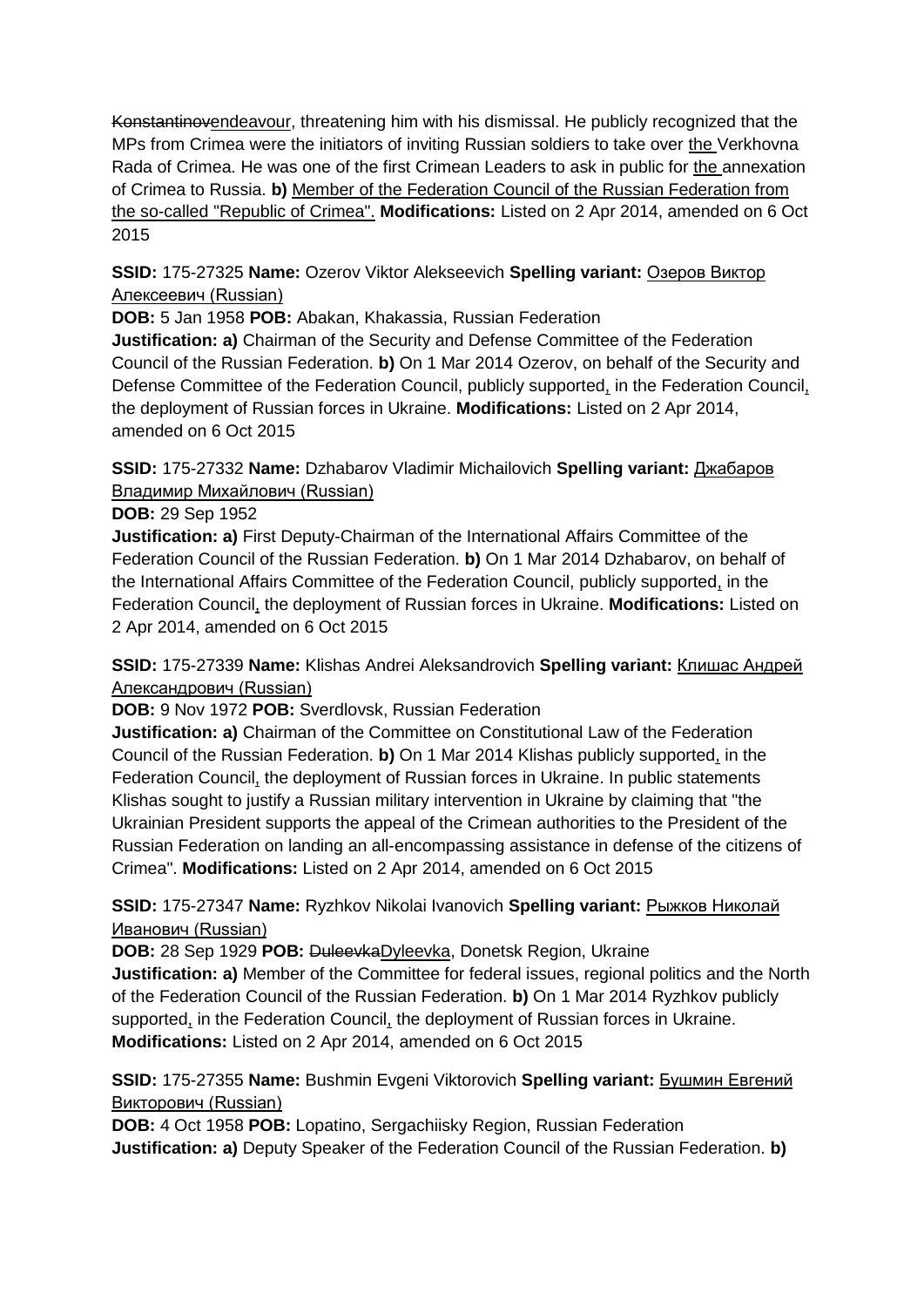On 1 Mar 2014 Bushmin publicly supported in the Federation Council the deployment of Russian forces in Ukraine. **Modifications:** Listed on 2 Apr 2014, amended on 6 Oct 2015

**SSID:** 175-27363 **Name:** Totoonov Aleksandr Borisovich **Spelling variant:** Тотоонов Александр Борисович (Russian)

**DOB:** 3 MarApr 1957 **POB:** Ordzhonikidze, North Ossetia, Russian Federation **Justification: a)** Member of the Committee on culture, science, and information of the Federation Council of the Russian Federation. **b)** On 1 Mar 2014 Totoonov publicly supported, in the Federation Council, the deployment of Russian forces in Ukraine. **Modifications:** Listed on 2 Apr 2014, amended on 6 Oct 2015

### **SSID:** 175-27371 **Name:** Panteleev Oleg Evgenevich **Spelling variant:** Пантелеев Олег Евгеньевич (Russian)

**DOB:** 21 Jul 1952 **POB:** Zhitnikovskoe, Kurgan Region, Russian Federation **Justification: a) <b>Former First Deputy Chairman of the Committee on Parliamentary** IssuesIssues of the Federation Council. **b)** On 1 Mar 2014 Panteleev publicly supported, in the Federation Council, the deployment of Russian forces in Ukraine. **Modifications:** Listed on 2 Apr 2014, amended on 6 Oct 2015

**SSID:** 175-27377 **Name:** Mironov Sergei Mikhailovich **Spelling variant:** Миронов Сергей Михайлович (Russian)

**DOB:** 14 Feb 1953 **POB:** Pushkin, Leningrad Region, Russian Federation **Justification: a)** Member of the Council of the State Duma; Leader of Fair Russia faction in the Duma of the Russian Federation. **b)** Initiator of the bill allowing Russian Federation to admit in its composition, under the pretext of protection of Russian citizens, territories of a foreign country without a consent of that country or of an international treaty. **Modifications:**  Listed on 2 Apr 2014, amended on 6 Oct 2015

**SSID:** 175-27385 **Name:** Zheleznyak Sergei Vladimirovich **Spelling variant:** Железняк Сергей Владимирович (Russian)

**DOB:** 30 Jul 1970 **POB:** St. Petersburg (f.k.a. Leningrad), Russian Federation **Justification: a)** Deputy Speaker of the State Duma of the Russian Federation. **b)** Actively supporting use of Russian Armed Forces in Ukraine and annexation of Crimea. He led personally the demonstration in support of the use of Russian Armed Forces in Ukraine. **Modifications:** Listed on 2 Apr 2014, amended on 6 Oct 2015

### **SSID:** 175-27393 **Name:** Slutski Leonid Eduardovich **Spelling variant:** Слуцкий Леонид Эдуардович (Russian)

**DOB:** 4 Jan 1968 **POB:** Moscow, Russian Federation

**Justification: a)** Chairman of the Commonwealth of Independent States (CIS) Committee of the State Duma of the Russian Federation (member of the LDPR). **b)** Actively supporting use of Russian Armed Forces in Ukraine and annexation of Crimea. **Modifications:** Listed on 2 Apr 2014, amended on 6 Oct 2015

**SSID:** 175-27400 **Name:** Vitko Aleksandr Viktorovich **Spelling variant:** Витко Александр Викторович (Russian)

**DOB:** 13 Sep 1961 **POB:** Vitebsk, Belarus

**Justification: a)** Commander of the Black Sea Fleet, Vice-Admiral. **b)** Responsible for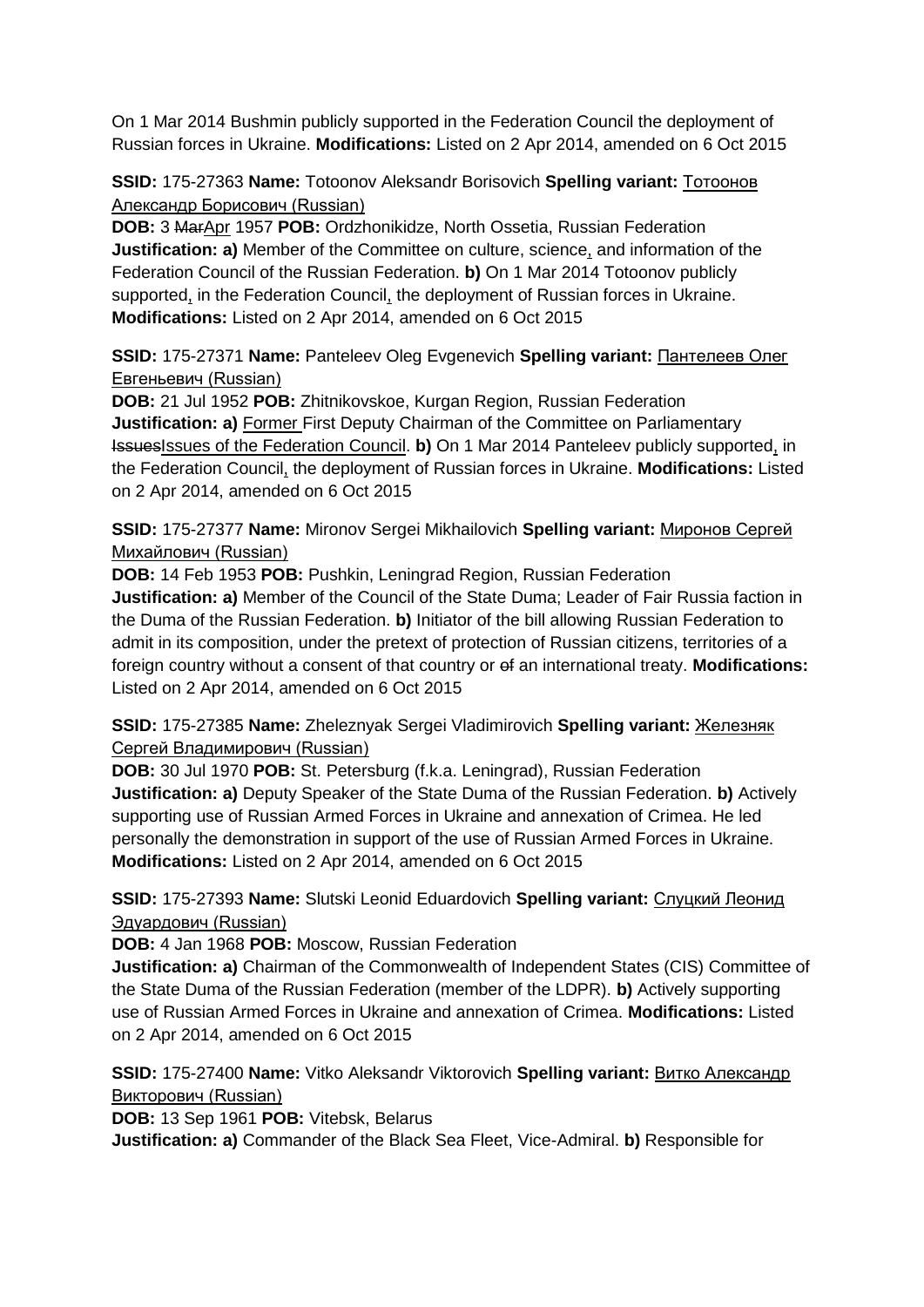commanding Russian forces that have occupied Ukrainian sovereign territory. **Modifications:** Listed on 2 Apr 2014, amended on 6 Oct 2015

# **SSID:** 175-27408 **Name:** Sidorov Anatoliy Alekseevich **Spelling variant:** Сидоров Анатолий Алексеевич (Russian)

### **DOB:** 2 Jul 1958 **POB:** Siva, Perm Region, Russian Federation

**Justification: a)** Commander, Russia's Western Military District, units of which are deployed in Crimea. **b)** Commander of Russia's Western Military District, units of which are deployed in Crimea. He is responsible for part of the Russian military presence in Crimea which is undermining the sovereignty of the Ukraine and assisted the Crimean authorities in preventing public demonstrations against moves towards a referendum and incorporation into Russia. **Modifications:** Listed on 2 Apr 2014, amended on 6 Oct 2015

### **SSID:** 175-27413 **Name:** Galkin Aleksandr Viktorovich **Spelling variant:** Галкин) Александр Викторович (Russian)

**DOB:** 22 Mar 1958 **POB:** Ordzhonikidze, North Ossetia, Russian Federation

**Justification: a)** Russia's Southern Military District, forces of which are in Crimea; the Black Sea Fleet comes under Galkin's command; much of the force movement into Crimea has come through the Southern Military District. **b)** Commander of Russia's Southern Military District ("SMD"). SMD forces are deployed in Crimea. He is responsible for part of the Russian military presence in Crimea which is undermining the sovereignty of the Ukraine and assisted the Crimean authorities in preventing public demonstrations against moves towards a referendum and incorporation into Russia. Additionally the Black Sea Fleet falls within the District's control. **Modifications:** Listed on 2 Apr 2014, amended on 6 Oct 2015

# **SSID:** 175-27418 **Name:** Rogozin Dmitry Olegovich **Spelling variant:** Рогозин Дмитрий Олегович (Russian)

**DOB:** 21 Dec 1963 **POB:** Moscow, Russian Federation

**Justification: a)** Deputy Prime Minister of the Russian Federation. **b)** Publicly called for the annexation of Crimea. **Modifications:** Listed on 2 Apr 2014, amended on 6 Oct 2015

### **SSID:** 175-27425 **Name:** Glazyev Sergey Yurievich **Spelling variant:** Глазьев Сергей Юрьевич (Russian)

**DOB:** 1 Jan 1961 **POB:** Zaporozhye, Ukraine

**Justification: a)** Adviser to the President of the Russian Federation. **b)** Publicly called for the annexation of Crimea. **Modifications:** Listed on 2 Apr 2014, amended on 6 Oct 2015

# **SSID:** 175-27433 Name: Matviyenko Valentina IvanovaIvanovna Spelling variant: Матвиенко Валентина Ивановна (Russian)

**DOB:** 7 Apr 1949 **POB:** Shepetovka, Khmelnitskyi oblast(Kamenets-Podolsky) Region, Ukraine

**Justification:** Speaker of the Federation Council. On 1 Mar 2014, publicly supported, in the Federation Council, the deployment of Russian forces in Ukraine. **Other information:** Name: born Tyutina/Тютина **Modifications:** Listed on 2 Apr 2014, amended on 6 Oct 2015

# **SSID:** 175-27440 **Name:** Naryshkin Sergei Evgenevich **Spelling variant:** Нарышкин Сергей Евгеньевич (Russian)

**DOB:** 27 Oct 1954 **POB:** St Petersburg (f.k.a. Leningrad), Russian Federation **Justification:** Speaker of the State Duma. Publicly supported the deployment of Russian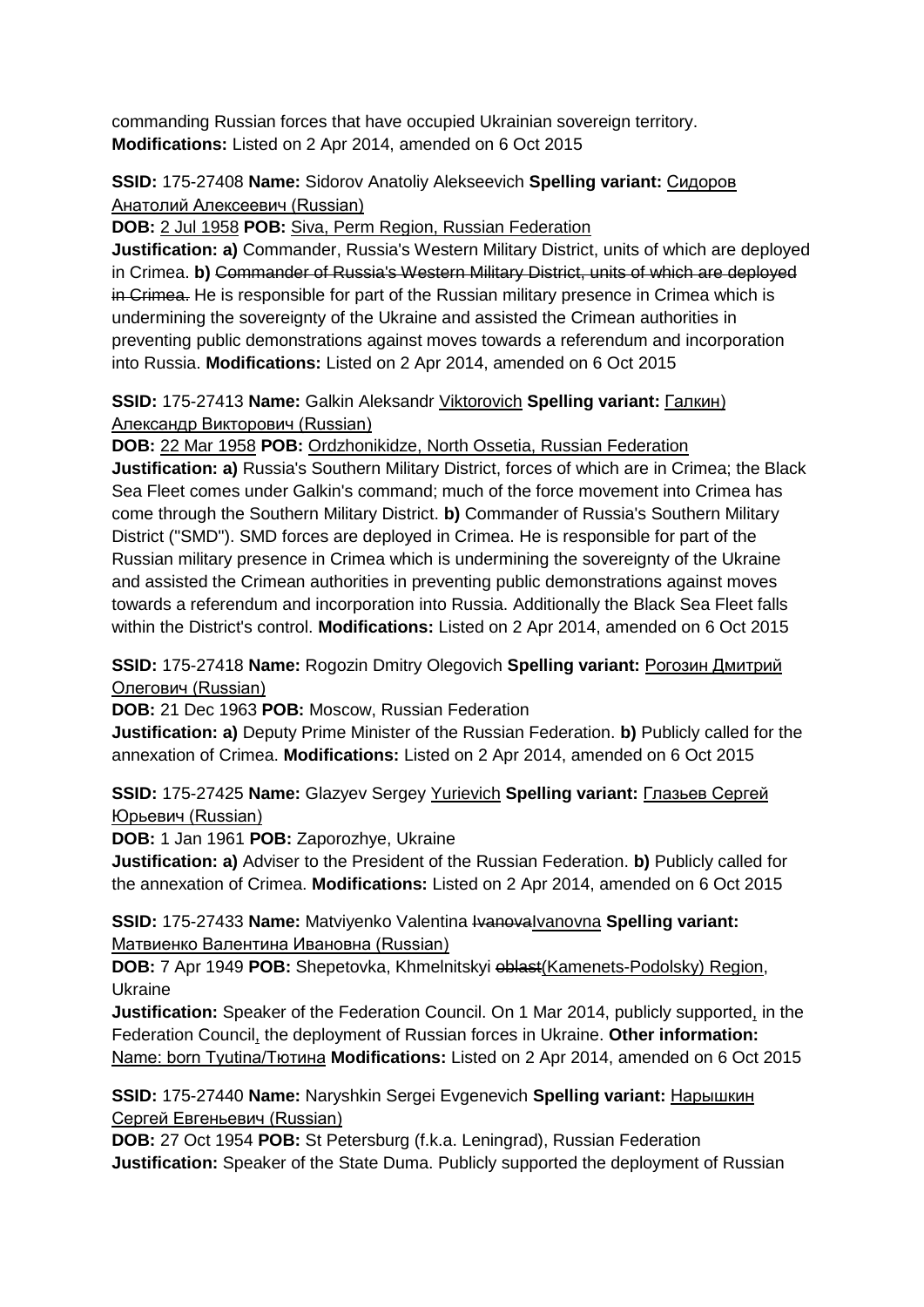forces in Ukraine. Publicly supported the Russia-Crimea reunification treaty and the related federal constitutional law. **Modifications:** Listed on 2 Apr 2014, amended on 6 Oct 2015

**SSID:** 175-27447 **Name:** Kiselyov Dmitry Konstantinovich **Spelling variant:** a) Kiselev Dmitrii Konstantinovich (Russian) b) Киселёв Дмитрий Константинович (Russian) **DOB:** 26 Apr 1954 **POB:** MoskauMoscow

**Justification: a)** Appointed by Presidential Decree on 9 Dec 2013 Head of the Russian Federal State news agency "Rossiya Segodnya". **b)** Central figure of the government propaganda supporting the deployment of Russian forces in Ukraine. **Modifications:** Listed on 2 Apr 2014, amended on 2 Apr 2015, 6 Oct 2015

**SSID:** 175-27453 **Name:** Nosatov Alexander Mihailovich **Spelling variant:** Носатов Александр Михайлович (Russian)

**DOB:** 27 Mar 1963 **POB:** Sevastopol, Ukraine

**Justification: a)** Deputy-Commander of the Black Sea Fleet, Rear-Admiral. **b)** Responsible for commanding Russian forces that have occupied Ukrainian sovereign territory. **Modifications:** Listed on 2 Apr 2014, amended on 6 Oct 2015

**SSID:** 175-27461 **Name:** Kulikov Valery Vladimirovich **Spelling variant:** Куликов Валерий Владимирович (Russian)

**DOB:** 1 Sep 1956 **POB:** Zaporozhye, Ukraine

**Justification: a)** Deputy-Commander of the Black Sea Fleet, Rear Admiral. **b)** Responsible for commanding Russian forces that have occupied Ukrainian sovereign territory. **Modifications:** Listed on 2 Apr 2014, amended on 6 Oct 2015

**SSID:** 175-27468 **Name:** Surkov Vladislav Yurievich **Spelling variant:** Сурков Владислав Юрьевич (Russian)

**DOB:** 21 Sep 1964 **POB:** Solntsevo, LipetskLipetsk Region, Russian Federation **Justification:** Aide to the President of the Russian Federation. He was an organiser of the process in Crimea by which local Crimean communities were mobilised to stage actions undermining the Ukrainian authorities in Crimea. **Modifications:** Listed on 2 Apr 2014, amended on 6 Oct 2015

**SSID:** 175-27475 **Name:** Malyshev Mikhail Grigorievich **Spelling variant:** Малышев Михаил Григорьевич (Russian)

**DOB:** 10 Oct 1955 **POB:** Simferopol, Crimea

**Justification:** Chair of the Crimea Electoral Commission. Responsible for administering the Crimean referendum. Responsible under the Russian system for signing referendum results. **Other information:** Chair of the Crimea Electoral Commission **Modifications:** Listed on 2 Apr 2014, amended on 6 Oct 2015

**SSID:** 175-27480 **Name:** Medvedev Valery Kirillovich **Spelling variant:** Медведев Валерий Кириллович (Russian)

**DOB:** 21 Aug 1946 **POB:** Shmakovka, Primorsky region

**Justification:** Chair of Sevastopol Electoral Commission. Responsible for administering the Crimean referendum. Responsible under the Russian system for signing referendum results. **Other information:** Chair of Sevastopol Electoral Commission **Modifications:** Listed on 2 Apr 2014, amended on 6 Oct 2015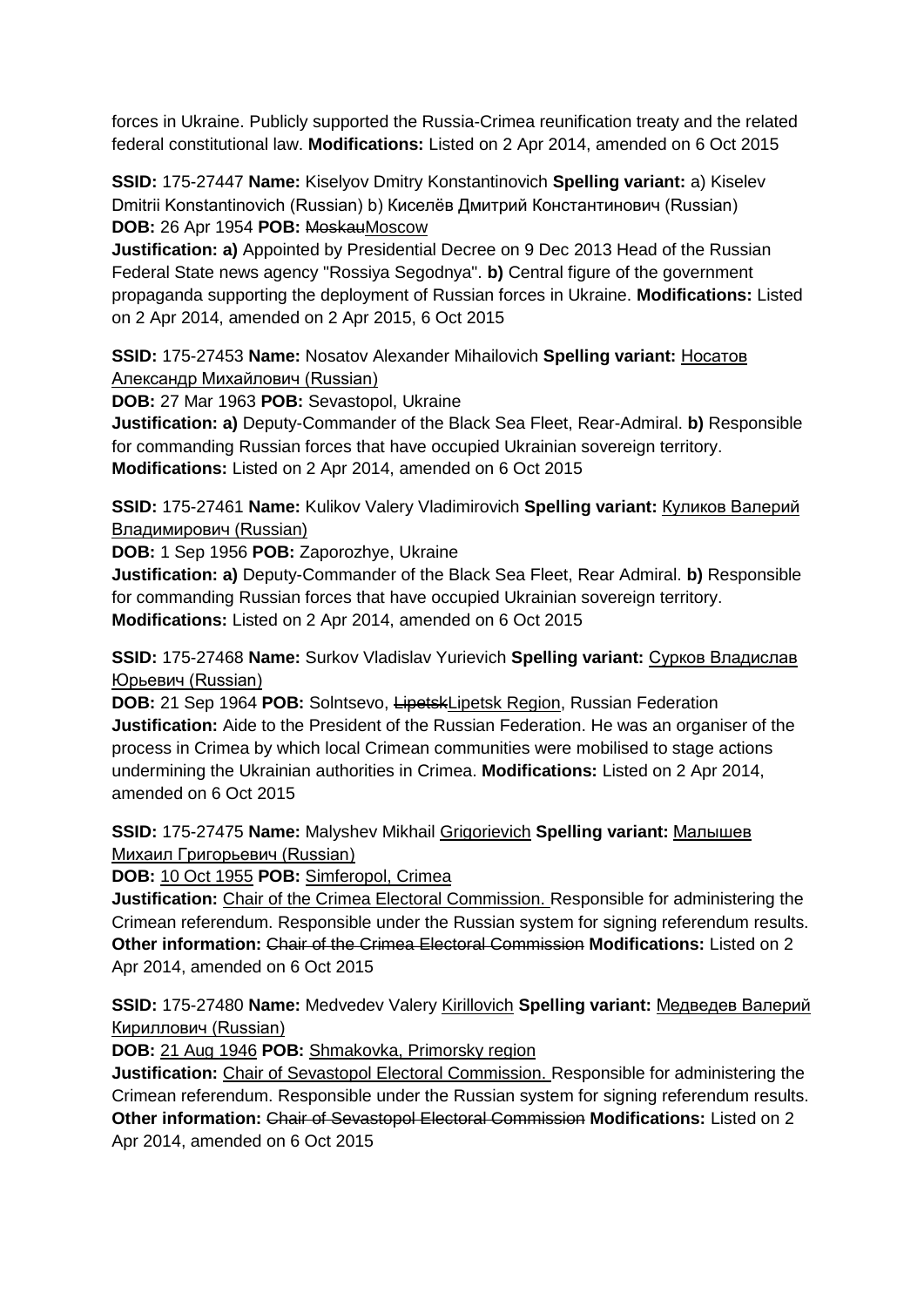**SSID:** 175-27485 **Name:** Turchenyuk Igor Nikolaevich **Spelling variant:** a) Турченюк Игорь Николаевич (Russian) b) Turchenyuk Igor Mykolayovich (Russian)

**Title:** Lt. Gen. **DOB:** 5 Dec 1959 **POB:** Osh, Kyrgyzstan

**Justification:** The de-factode facto Commander of Russian troops deployed on the ground in Crimea (whom Russia continues to refer to officially as "local self-defence

militias").militias"). Deputy Commander of the Southern Military District. **Other information:** Commander of the Russian forces in Crimea **Modifications:** Listed on 2 Apr 2014, amended on 6 Oct 2015

**SSID:** 175-27490 **Name:** Mizulina (Maiden name: Dmitriyeva) Elena Borisovna **Spelling variant:** Мизулина (Maiden name: Дмитриева) Елена Борисовна (Russian) **DOB:** 9 Dec 1954 **POB:** Bui, Kostroma Region

**Justification:** Deputy in the State Duma. Originator and co-sponsor of recent legislative proposals in Russia that would have allowed regions of other countries to join Russia without their central authorities' prior agreement. **Other information:** Deputy in the State Duma **Modifications:** Listed on 2 Apr 2014, amended on 6 Oct 2015

**SSID:** 175-27524 **Name:** Kozak Dmitry Nikolayevich **Spelling variant:** Козак Дмитрий Николаевич (Russian)

**DOB:** 7 Nov 1958 **POB:** KirovohradBandurovo, Kirovograd Region, Ukraine **Justification:** Deputy Prime Minister. Responsible for overseeing the integration of the annexed Autonomous Republic of Crimea into the Russian Federation. **Modifications:**  Listed on 2 May 2014, amended on 6 Oct 2015

**SSID:** 175-27531 **Name:** Belaventsev Oleg Yevgenyvich **Spelling variant:** Белавенцев Олег Евгеньевич (Russian)

**DOB:** 15 Sep 1949 **POB:** MoskauMoscow

**Justification:** Plenipotentiary Representative of the President of the Russian Federation into the so calledso-called "Crimean Federal District", Non-permanent member of the Russian Security Council. Responsible for the implementation of the constitutional prerogatives of the Russian Head of State on the territory of the annexed Autonomous Republic of Crimea. **Modifications:** Listed on 2 May 2014, amended on 6 Oct 2015

**SSID:** 175-27538 **Name:** Savelyev Oleg Genrikhovich **Spelling variant:** Савельев Олег Генрихович (Russian)

**DOB:** 27 Oct 1965 **POB:** Leningrad

**Justification:** Minister for Crimean Affairs. Responsible for the integration of the annexed Autonomous Republic of Crimea into the Russian Federation. **Modifications:** Listed on 2 May 2014, amended on 6 Oct 2015

**SSID:** 175-27545 **Name:** Menyailo Sergei Ivanovich **Spelling variant:** Меняйло Сергей Иванович (Russian)

**DOB:** 22 Aug 1960 **POB:** Alagir, North-Ossetian Autonomous SSR, Russian Federation **Justification:** Acting governorGovernor of the Ukrainian annexed city of Sevastopol. **Modifications:** Listed on 2 May 2014, amended on 6 Oct 2015

**SSID:** 175-27552 **Name:** KovatidiKovitidi Olga Fedorovna **Spelling variant:** Ковитиди Ольга Фёдоровна (Russian)

**DOB:** 7 May 1962 **POB:** Simferopol, Ukraine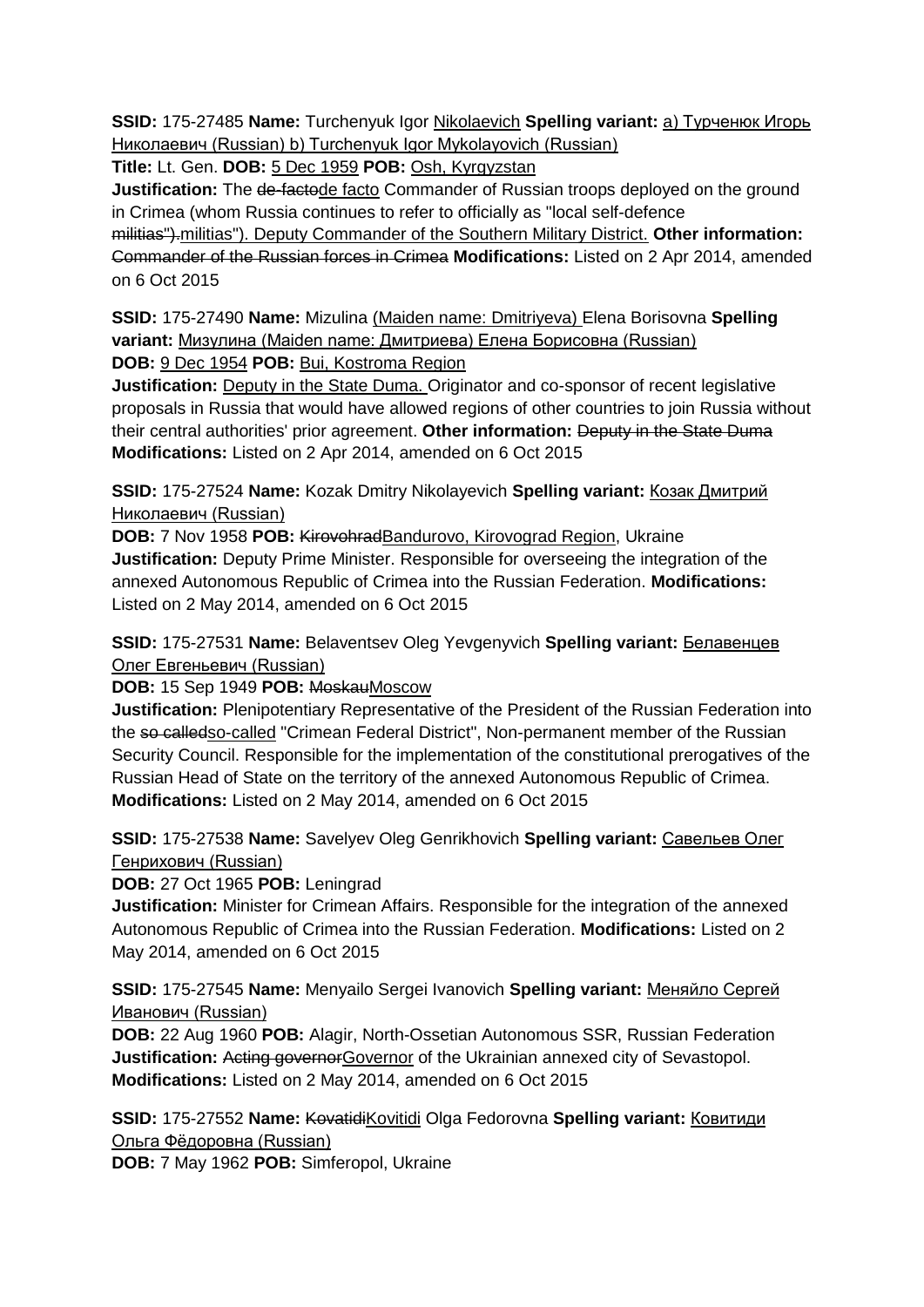**Justification:** Member of the Russian Federation Council from the annexed Autonomous Republic of Crimea. **Modifications:** Listed on 2 May 2014, amended on 6 Oct 2015

**SSID:** 175-27566 **Name:** Neverov Sergei Ivanovich **Spelling variant:** Неверов Сергей Иванович (Russian)

**DOB:** 21 Dec 1961 **POB:** Tashtagol, Russian Federation

**Justification:** Deputy Chairman of State Duma, United Russia. Responsible for initiating legislation to integrate the annexed Autonomous Republic of Crimea into the Russian Federation. **Modifications:** Listed on 2 May 2014, amended on 6 Oct 2015

**SSID:** 175-27573 **Name:** Sergun Igor Dmitrievich **Spelling variant:** Сергун Игорь Дмитриевич (Russian)

**DOB:** 28 Mar 1957 **POB:** Podolsk, MoskauMoscow Oblast

**Justification:** Director of GRU (Main Intelligence Directorate), Deputy Chief of the General Staff of the Armed Forces of the Russian Federation, Lieutenant-General. Responsible for the activity of GRU officers in Eastern Ukraine. **Modifications:** Listed on 2 May 2014, amended on 2 Apr 2015, 6 Oct 2015

**SSID:** 175-27578 **Name:** Gerasimov Valery Vasilevich **Spelling variant:** Герасимов Валерий Васильевич (Russian)

**DOB:** 8 Sep 1955 **POB:** Kazan

**Justification:** Chief of the General Staff of the Armed Forces of the Russian Federation, First Deputy Minister of Defence of the Russian Federation, General of the Army. Responsible for the massive deployment of Russian troops along the border with Ukraine and lack of de-escalation of the situation. **Modifications:** Listed on 2 May 2014, amended on 6 Oct 2015

#### **SSID:** 175-27585 **Name:** Prokopiv German

**Justification:** Active leader of the "Lugansk Guard". Took part in the seizure of the building of the Lugansk regional office of the Security Service, recorded a video address to President Putin and Russia from the occupied buildingService. Close links with the "Army of the South-East". **Modifications:** Listed on 2 May 2014, amended on 6 Oct 2015

### **SSID:** 175-27589 **Name:** Bolotov Valeriy Dmitrievich **Spelling variant:** Болотов Валерий Дмитриевич (Russian)

#### **DOB:** 13 Feb 1970 **POB:** Lugansk

**Justification:** One of the leaders of the separatist group "Army of the South-East" which occupied the building of the Security Service in the Lugansk region. Retired officer. Before seizing the building he and other accomplices possessed arms apparently supplied illegally from Russia and from local criminal groups. **Modifications:** Listed on 2 May 2014, amended on 6 Oct 2015

**SSID:** 175-27593 **Name:** Purgin Andriy Yevgenovych **Spelling variant:** a) Пургін Андрій ЄвгеновичEвгенович (Russian) b) Purgin Andrei Evgenevich (Russian) c) Пургин Андрей Евгеньевич (Russian)

**DOB:** 26 Jan 1972 **POB:** Donetsk

**Justification:** Former head of the "Donetsk People's Republic", active participant and organiser of separatist actions, coordinator of actions of the "Russian tourists" in Donetsk. Co-founder of a "Civic Initiative of Donbass for the Eurasian Union". So-called "Chairman" of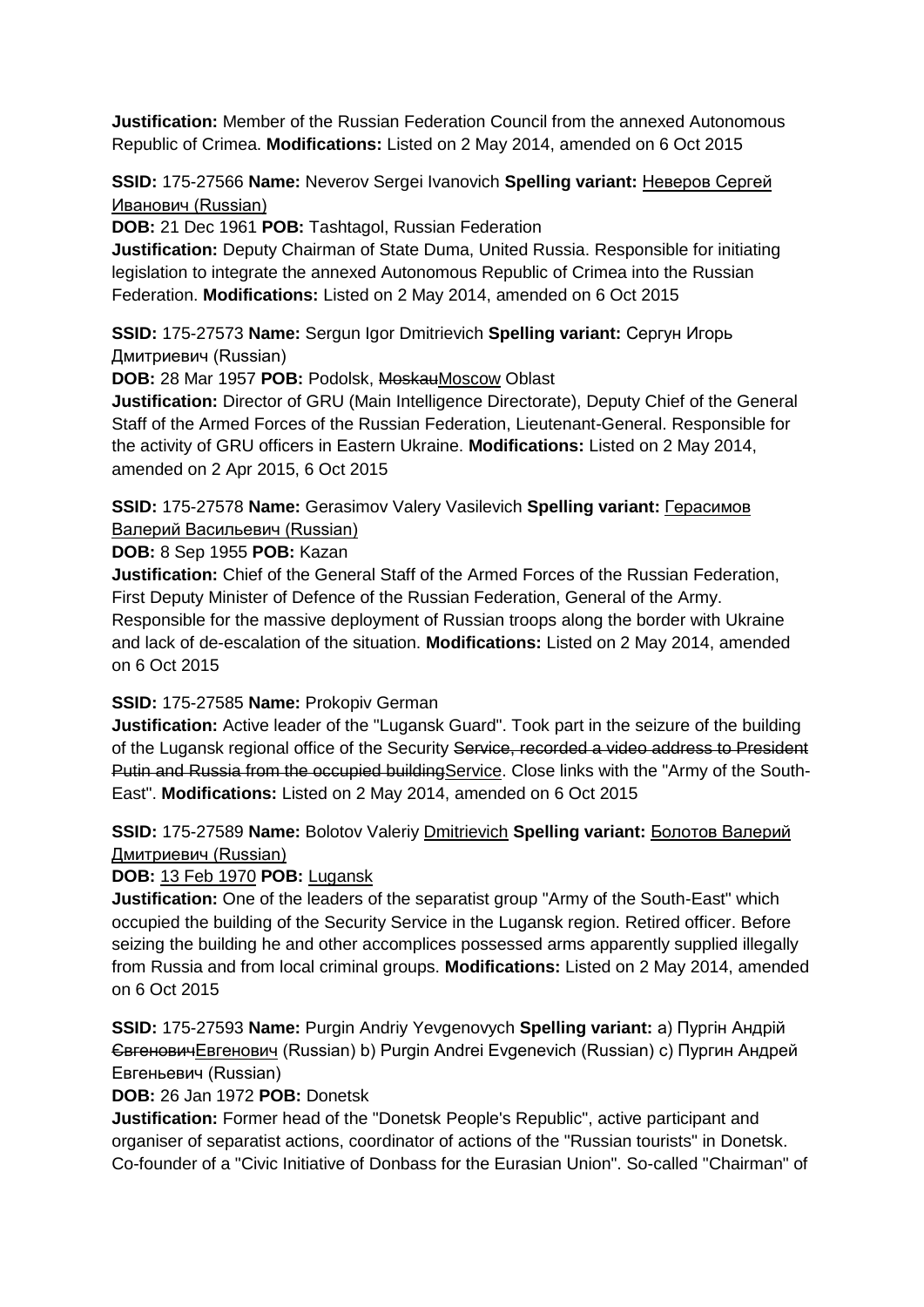the "People's Council of the Donetsk People's Republic". **Modifications:** Listed on 2 May 2014, amended on 2 Apr 2015, 6 Oct 2015

**SSID:** 175-27597 **Name:** Pushylin Denys Volodymyrovych **Spelling variant:** a) Пушилін Денис Володимирович (Russian) b) Pushilin Denis Vladimirovich (Russian) c) Пушилин Денис Владимирович (Russian)

**DOB: a)** 9 May 1981 **b)** 9 May 1982 **POB:** Makiivka, Donetsk Oblast

**Justification:** One of the leaders of the "Donetsk People's Republic". Participated in the seizure and occupation of the regional administration. Active spokesperson for the separatists. So-called "Deputy Chairman" of the "People's Council" of the so-called "Donetsk People's Republic". **Modifications:** Listed on 2 May 2014, amended on 2 Apr 2015, 6 Oct 2015

**SSID:** 175-27603 **Name:** Gennadevich Tsyplakov Sergey

**DOB:** 1 May 1983 **POB:** Khartsyzsk, Donetsk Oblast

**Justification:** One of the leaders of ideologically radical organization People's Militia of Donbas. He took active part in the seizure of a number of state buildings in Donetsk region. **Modifications:** Listed on 2 May 2014, amended on 6 Oct 2015

**SSID:** 175-27607 Name: Strelkov IgorGirkin Igor Vsevolodovich Spelling variant: Strielkov IhorГиркин Игорь Всеволодович (Russian)

**DOB:** 17 Dec 1970 **POB:** Moscow **Good quality a.k.a.:** Igor Strelkov (Ihor Strielkov) **Justification:** Identified as staff of Main Intelligence Directorate of the General Staff of the Armed Forces of the Russian Federation (GRU). He was involved in incidents in Sloviansk. He is an assistant on security issues to Sergey Aksionov, self-proclaimed prime-minister of CrimeaCrimea. Head of "Novorossia" public movement. **Modifications:** Listed on 2 May 2014, amended on 6 Oct 2015

**SSID:** 175-27685 **Name:** Volodin Vyacheslav Viktorovich **Spelling variant:** Володин Вячеслав Викторович (Russian)

**DOB:** 4 Feb 1964 **POB:** Alekseevka, Saratov region

**Justification:** First Deputy Chief of Staff of the Presidential Administration of Russia. Responsible for overseeing the political integration of the annexed Ukrainian region of Crimea into the Russian Federation. **Modifications:** Listed on 20 May 2014, amended on 6 Oct 2015

**SSID:** 175-27692 **Name:** Shamanov Vladimir Anatolievich **Spelling variant:** Шаманов Владимир Анатольевич (Russian)

**DOB:** 15 Feb 19541957 **POB:** Barnaul

**Justification:** Commander of the Russian Airborne Troops, Colonel-General. In his senior position, holds responsibility for the deployment of Russian airborne forces in Crimea. **Modifications:** Listed on 20 May 2014, amended on 6 Oct 2015

**SSID:** 175-27699 **Name:** Pligin Vladimir Nikolaevich **Spelling variant:** Плигин Владимир Николаевич (Russian)

**DOB:** 19 May 1960 **POB:** Ignatovo, Vologodsk Oblast, Russian Federation **Justification:** Chair of the Duma Constitutional Law Committee. Responsible for facilitating the adoption of legislation on the annexation of Crimea and Sevastopol into the Russian Federation. **Modifications:** Listed on 20 May 2014, amended on 6 Oct 2015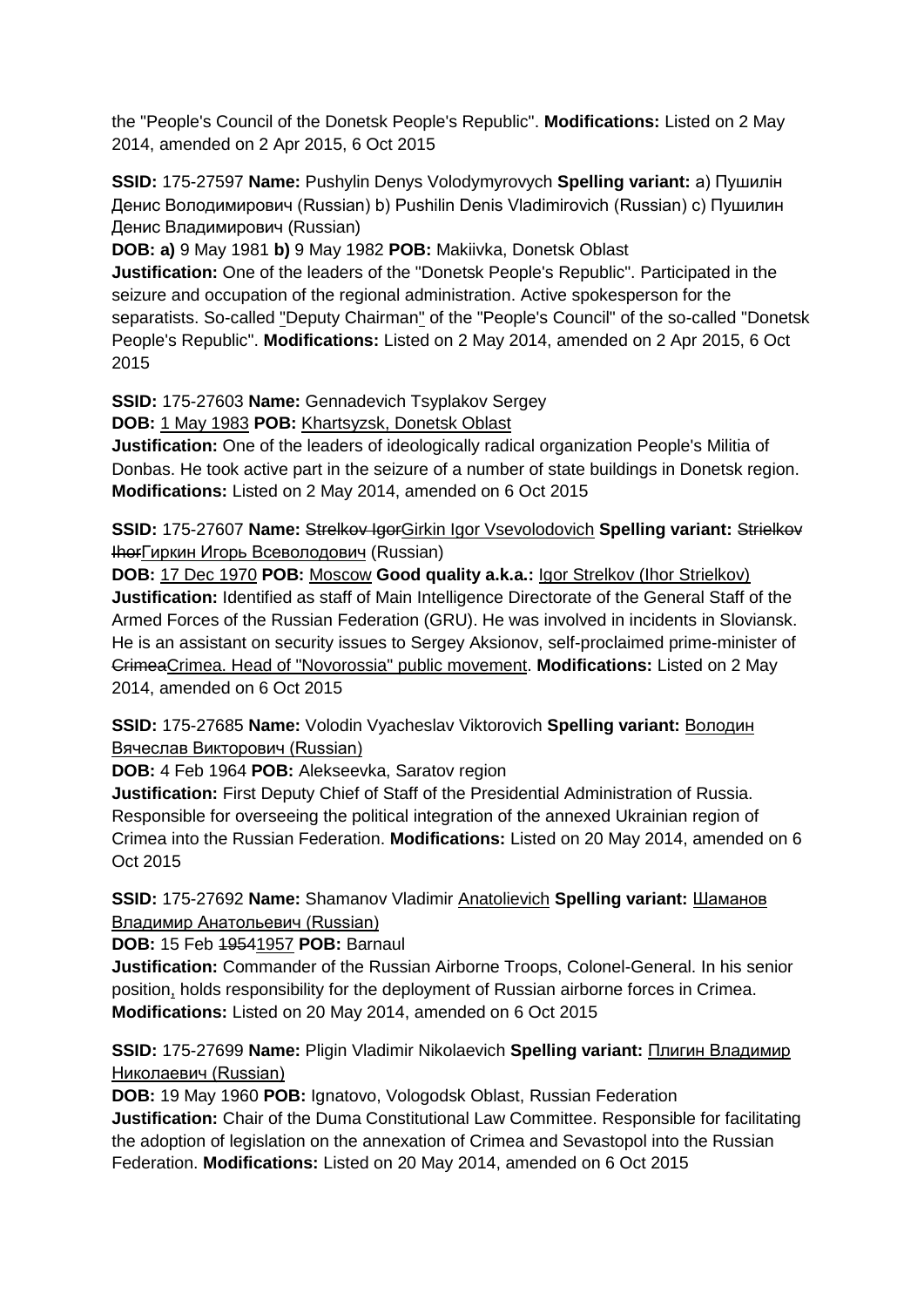**SSID:** 175-27706 **Name:** Jarosh Petr Grigorievich **Spelling variant:** Ярош Петр Григорьевич (Russian)

**DOB: a)** 30 Jan 1971 **b)** 16 Mar 1966 **POB:** Skvortsovo village, Simferopol Region, Crimea **Justification:** Acting Head of the Federal Migration Service office for Crimea. Responsible for the systematic and expedited issuance of Russian passports for the residents of Crimea. **Modifications:** Listed on 20 May 2014, amended on 2 Apr 2015, 6 Oct 2015

**SSID:** 175-27710 **Name:** Kozyura Oleg Grigorievich **Spelling variant:** Козюра Олег Григорьевич (Russian)

**DOB:** 19 Dec 1962 **POB:** Zaporozhye

**Justification: Acting Head of the Federal Migration Service office for Sevastopol.** Responsible for the systematic and expedited issuance of Russian passports for the residents of CrimeaSevastopol. **Modifications:** Listed on 20 May 2014, amended on 6 Oct 2015

**SSID:** 175-27717 **Name:** Ponomariov Viacheslav - **Spelling variant:** a) Ponomaryov Vyacheslav Volodymyrovich (Russian) b) Пономарьов В'ячеслав Володимирович (Russian) c) Ponomarev Viacheslav Vladimirovich (Russian) d) Пономарёв Вячеслав Владимирович (Russian)

**DOB:** 2 May 1965 **POB:** Sloviansk, Donetsk Oblast

**Justification:** Former self-declared mayor of Slaviansk. PonomarevPonomariov called on Vladimir Putin to send in Russian troops to protect the city and later asked him to supply weapons. Ponomarev'sPonomariov's men are involved in kidnappings (they captured Irma Krat and Simon Ostrovsky, a reporter for Vice News, both were later released, they detained military observers under OSCE Vienna Document). Remains active in supporting separatist actions and policies. **Modifications:** Listed on 20 May 2014, amended on 2 Apr 2015, 6 Oct 2015

**SSID:** 175-27721 **Name:** Bezler Igor MykolaiovychNikolaevich **Spelling variant:** Безлер Игорь Николаевич (Russian)

**DOB:** 30 Dec 1965 **POB:** Simferopol, Crimea **Good quality a.k.a.:** Bes (devil) **Justification:** One of the leaders of self-proclaimed militia of Horlivka. He took control of the Security Service of Ukraine's Office in Donetsk region building and afterwards seized the Ministry of Internal Affairs' district station in the town of Horlivka. He has links to Ihor Strielkov under whichwhose command he was involved in the murder of Peoples' Deputy of the Horlivka's Municipal Council Volodymyr Rybak according to the SBU. **Modifications:**  Listed on 20 May 2014, amended on 6 Oct 2015

**SSID:** 175-27730 **Name:** Tsariov Oleg - **Spelling variant:** a) Tsarov Oleh Anatoliyovych (Russian) b) Царьов Олег АнатолійовичАнатолтович (Russian) c) Tsarev Oleg Anatolevich (Russian) d) Царёв Олег Анатольевич (Russian)

**DOB:** 2 Jun 1970 **POB:** Dnepropetrovsk

**Justification:** Former member of the Rada, as such publicly called for the creation of the socalled "Federal Republic of NovorossiaNovorossiya", composed of south-eastern Ukrainian regions. Remains active in supporting separatist actions or policies. **Modifications:** Listed on 20 May 2014, amended on 2 Apr 2015, 6 Oct 2015

**SSID:** 175-27734 **Name:** Lyagin Roman Viktorovich **Spelling variant:** Лягин Роман Викторович (Russian)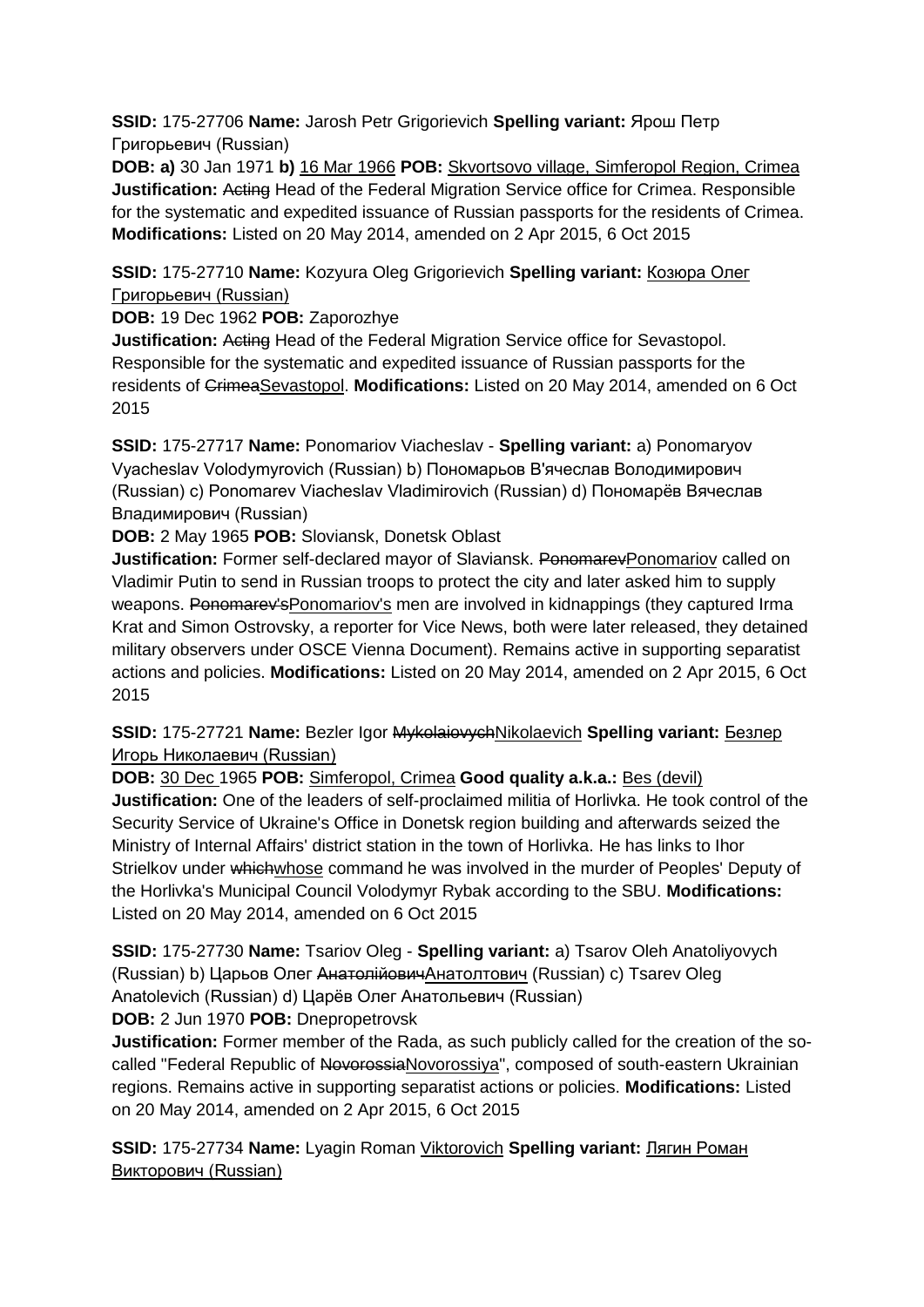**DOB:** 30 May 1980 **POB:** Donetsk, Ukraine

**Justification:** Head of the "Donetsk People's Republic" Central Electoral Commission. Actively organised the referendum on 11 May 2014 on the self-determination of the "Donetsk People's RepublicRepublic". Former "Minister of Labour and Social Policy". Modifications: Listed on 20 May 2014, amended on 6 Oct 2015

**SSID:** 175-27738 **Name:** Malykhin Aleksandr Sergeevich **Spelling variant:** a) Malyhin Alexander Sergeevich (Russian) b) <del>Малыхин</del>Малнхин Александр Сергеевич (Russian) **DOB:** 12 Jan 1981

**Justification:** Head of the "Lugansk People's Republic" Central Electoral Commission. Actively organised the referendum on 11 May 2014 on the self-determination of the "Lugansk People's Republic". **Modifications:** Listed on 20 May 2014, amended on 2 Apr 2015, 6 Oct 2015

**SSID:** 175-27742 **Name:** Poklonskaya Natalia Vladimirovna **Spelling variant:** Поклонская Наталья Владимировна (Russian)

**DOB:** 18 Mar 1980 **POB: a)** EupatoriaMikhailovka, Voroshilovgrad Region, Ukraine **b)**  Yevpatoria, Ukraine

**Justification:** Prosecutor of Crimea. Actively implementing Russia's annexation of Crimea. **Modifications:** Listed on 20 May 2014, amended on 6 Oct 2015

**SSID:** 175-27749 **Name:** Shevchenko Igor Sergeievich **Spelling variant:** Шевченко Игорь Сергеевич (Russian)

**POB:** Sevastopol, Ukraine

**Justification: Acting Prosecutor of Sevastopol. Actively implementing Russia's annexation** of Sevastopol. **Modifications:** Listed on 20 May 2014, amended on 6 Oct 2015

**SSID:** 175-28114 **Name:** Borodai Aleksandr Yurevich **Spelling variant:** Бородай Александр Юрьевич (Russian)

**DOB:** 25 Jul 1972 **POB:** MoskauMoscow

**Justification:** Former so-called "Prime Minister of the Donetsk People's Republic", as such responsible for the separatist "governmental" activities of the so-called "government of the Donetsk People's Republic" (e.g. on 8 Jul 2014 stated 'our" our military is conducting a special operation against the Ukrainian "fascists"), ""), Signatory of the Memorandum of Understanding on "Novorossiya union". Remains active in supporting separatist actions or policies. **Modifications:** Listed on 5 Aug 2014, amended on 2 Apr 2015, 6 Oct 2015

**SSID:** 175-28126 **Name:** Kalyussky Alexandr Aleksandrovich **Spelling variant:** Калюсский Александр Александрович (Russian)

**DOB:** 9 Oct 1975

**Justification: a)** So calledSo-called "de facto Deputy Prime Minister for Social Affairs of the Donetsk People's Republic". **b)** Responsible for the separatist "governmental" activities of the so-called "government of the Donetsk People's Republic". **Modifications:** Listed on 5 Aug 2014, amended on 2 Apr 2015, 6 Oct 2015

**SSID:** 175-28131 **Name:** Khryakov Alexander - **Spelling variant:** a) Khryakov Aleksandr Vitalievich (Russian) b) Хряков Александр Витальевич (Russian) c) Khryakov Oleksandr Vitaliyovych (Russian) d) Хряков Олександр Віталійович (Russian) **DOB:** 6 Nov 1958 **POB:** Donetsk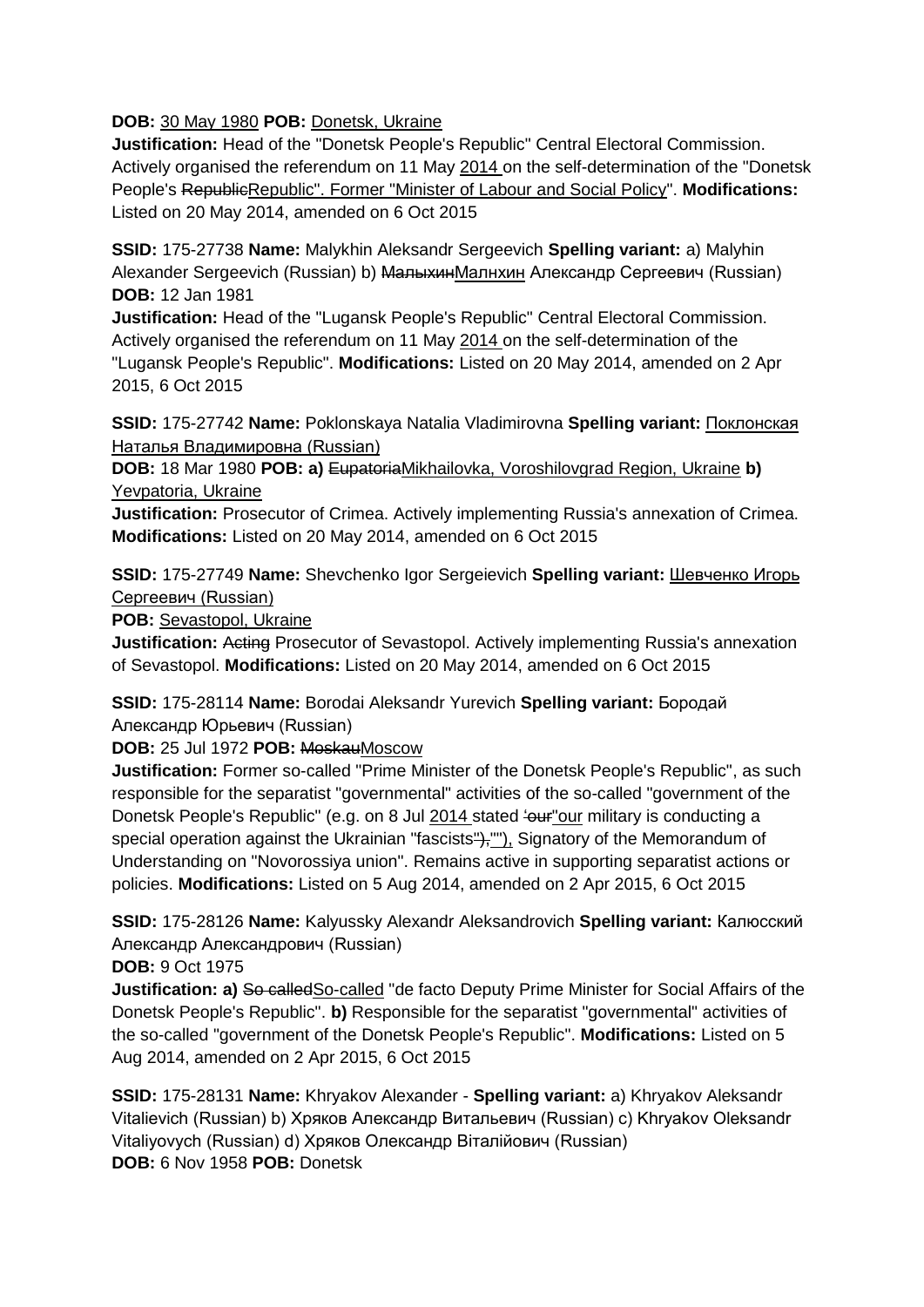**Justification: a) So-calledFormer so-called "Information and Mass Communications** Minister of Donetsk People's Republic". **b)** Responsible for the pro-separatist propaganda activities of the so-called "government of the Donetsk People's Republic". **Modifications:**  Listed on 5 Aug 2014, amended on 2 Apr 2015, 6 Oct 2015

### **SSID:** 175-28136 **Name:** Bashirov Marat Faatovich **Spelling variant:** Баширов Марат Фаатович (Russian)

**DOB:** 20 Jan 1964 **POB:** Izhevsk, Russian Federation

**Justification: a)** So-calledFormer so-called "Prime Minister of the Council of Ministers of the Lugansk People's Republic", confirmed on 8 Jul 2014. **b)** Responsible for the separatist "governmental" activities of the so-called "government of the Lugansk People's Republic". **Modifications:** Listed on 5 Aug 2014, amended on 2 Apr 2015, 6 Oct 2015

**SSID:** 175-28141 **Name:** Nikitin Vasyl - **Spelling variant:** a) Nikitin Vasilii Aleksandrovich (Russian) b) Никитин Василий Александрович (Russian)

**DOB:** 25 Nov 1971 **POB:** Shargun, Uzbekistan

**Justification: a)** So-called "Vice Prime Minister of the Council of Ministers of the Lugansk People's Republic", (used to be the so-called "Prime Minister of the Lugansk People's Republic of LuhanskRepublic", and former spokesman of the "Army of the Southeast"). **b)**  Responsible for the separatist "governmental" activities of the so called "government of the Lugansk People's Republic". **c)** Responsible for the statement of the Army of the Southeast that the Ukrainian presidential elections in the "Luganks People's Republic" cannot take place due to the "new" status of the region. **Modifications:** Listed on 5 Aug 2014, amended on 2 Apr 2015, 6 Oct 2015

**SSID:** 175-28154 **Name:** Ivakin YurijYuriy Volodymyrovych **Spelling variant:** a) Ивакин Юрий Владимирович (Russian) b) Івакін Юрій Володимирович (Russian) c) Ivakin Iurii Vladimirovich (Russian)

**DOB:** 13 Aug 1954 **POB:** Perevalsk, Lugansk Oblast

**Justification:** Former so-called "Minister of Internal Affairs of the Lugansk People's Republic", as such responsible for the separatist "governmental" activities of the so-called "government of the Lugansk People's Republic". **Modifications:** Listed on 5 Aug 2014, amended on 2 Apr 2015, 6 Oct 2015

**SSID:** 175-28159 **Name:** Plotnitsky Igor - **Spelling variant:** a) Plotnitskii Igor Venediktovich (Russian) b) Плотницкий Игорь Венедиктович (Russian)

**DOB: a)** 24 Jun 1964 **b)** 25 Jun 1964 **c)** 26 Jun 1964 **POB:** Lugansk

**Justification: a)** Former so-called "Defence Minister" and currently so-called "Head" of the "Lugansk People' sPeople's Republic". **b)** Responsible for the separatist "governmental" activities of the so calledso-called "government of the Lugansk People's Republic". **Other information:** POB: possibly in Kelmentsi, Chernivtsi Oblast **Modifications:** Listed on 5 Aug 2014, amended on 2 Apr 2015, 6 Oct 2015

**SSID:** 175-28186 **Name:** Patrushev Nikolai Platonovich **Spelling variant:** Патрушев Николай Платонович (Russian)

**DOB:** 11 Jul 1951 **POB:** St. Petersburg (f.k.a. Leningrad)

**Justification:** Permanent member and Secretary of the Security Council of the Russian Federation. As a member of the Security Council, which provides advice on and coordinates national security affairs, he was involved in shaping the policy of the Russian Government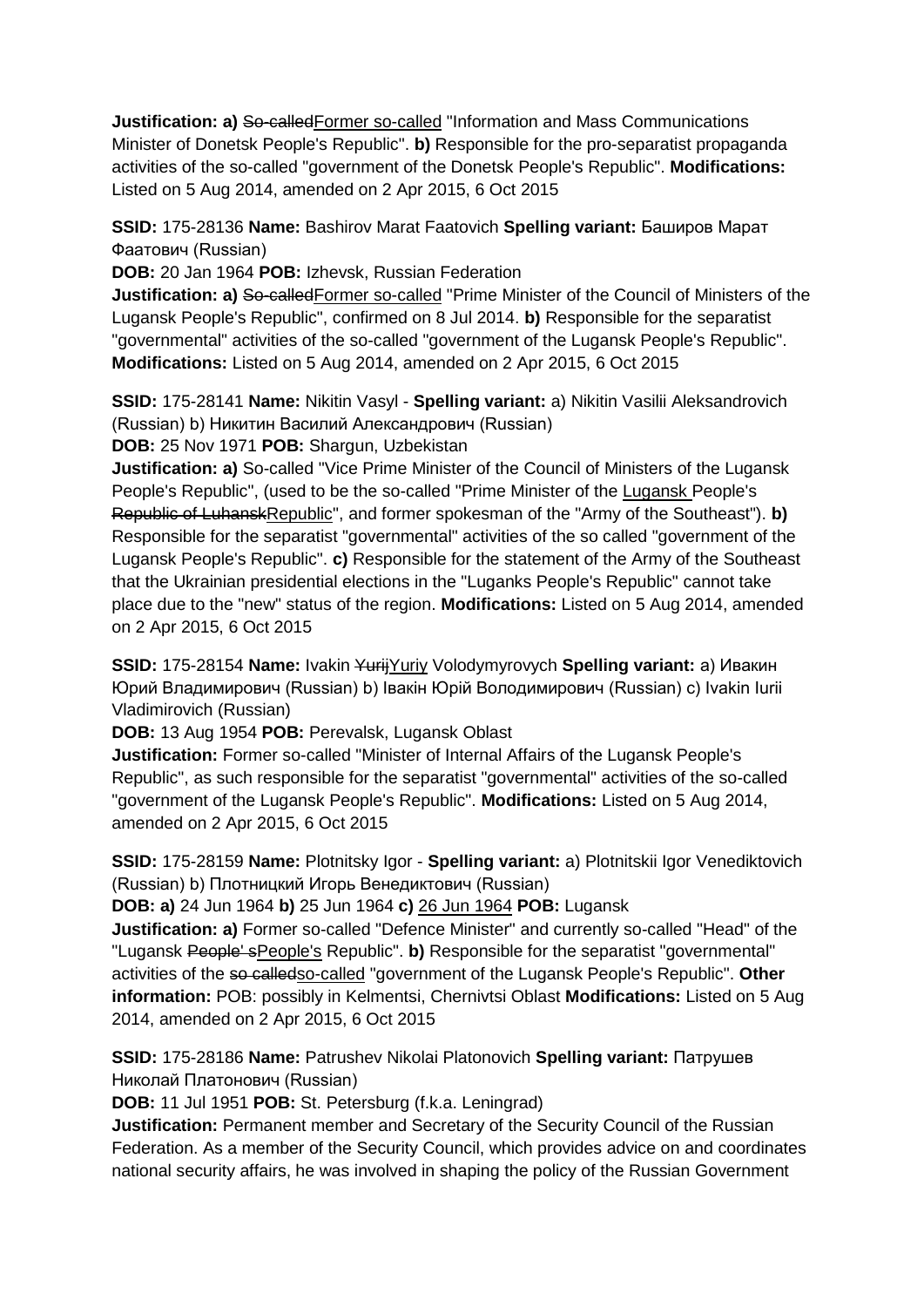threatening the territorial integrity, sovereignty and independence of Ukraine. **Modifications:**  Listed on 5 Aug 2014, amended on 6 Oct 2015

**SSID:** 175-28214 **Name:** Beseda Sergei Orestovoch **Spelling variant:** Беседа Сергей Орестович (Russian)

**DOB:** 17 May 1954

**Justification: a)** Commander of the Fifth Service of the FSB, Federal Security Service of the Russian Federation. As a senior FSB officer, he heads a service responsible which oversees intelligence operations and international activityFederation. **b)** As a senior FSB officer, he heads a service responsible for overseeing intelligence operations and international activity. **Modifications:** Listed on 5 Aug 2014, amended on 2 Apr 2015, 6 Oct 2015

**SSID:** 175-28219 **Name:** Degtyarev Mikhail Vladimirovich **Spelling variant:** Дегтярёв Михаил Владимирович (Russian)

**DOB:** 10 Jul 1981 **POB:** Kuibyshev (Samara)

**Justification: a)** Member of the State Duma. On 23 May 2014 he announced the inauguration of the "de facto embassy" of the unrecognized, so-called, "Donetsk People's Republic" in Moscow, he contributes to undermine or threaten the territorial integrity, sovereignty and independence of UkraineDuma. **b)** On 23 May 2014 he announced the inauguration of the "de facto embassy" of the unrecognized, so-called, "Donetsk People's Republic" in Moscow, he contributes to undermining or threatening the territorial integrity, sovereignty and independence of Ukraine. **Modifications:** Listed on 5 Aug 2014, amended on 6 Oct 2015

**SSID:** 175-28233 **Name:** Tkachyov Alexander Nikolayevich **Spelling variant:** Ткачёв Александр Николаевич (Russian)

**DOB:** 23 Dec 1960 **POB:** VyselkiVyselki, Krasnodar Region

**Justification: a)** Former Governor of the Krasnodar Krai. He was awarded the medal "for the liberation of Crimea" by the Acting head of the "Autonomous Republic of Crimea" for the support he provided to the unlawful annexation of Crimea. At that occasion, the Acting Head of the "Autonomous Republic of Crimea" said that Tkachyov was one of the first to express his support to the new "leadership" of CrimeaKrai. **b)** He was awarded the medal "for the liberation of Crimea" by the Acting head of the "Autonomous Republic of Crimea" for the support he provided to the unlawful annexation of Crimea. On that occasion, the Acting Head of the "Autonomous Republic of Crimea" said that Tkachyov was one of the first to express his support to the new "leadership" of Crimea. **Modifications:** Listed on 5 Aug 2014, amended on 6 Oct 2015

**SSID:** 175-28240 **Name:** Gubarev Pavel - **Spelling variant:** Губарев Павел Юрьевич (Russian)

**DOB:** 10 Feb 1983 **POB:** Sievierodonetsk

**Justification: a)** One of the self-described leaders of the so-calledso-called "people's Republic of Donetsk". He requested Russian intervention in eastern Ukraine, including through the deployment of Russian peacekeeping forces. He is associated with Igor Strelkov/Girkin, who is responsible for actions which undermine or threaten the territorial integrity, sovereignty and independence of Ukraine. Gubarev is responsible for recruiting people for armed forces of separatists. **b)** Responsible for taking over of the regional government building in Donetsk with pro-Russianpro-Russian forces and proclaimed himself the "people's governor". **c)** Despite being arrested for threatening the territorial integrity of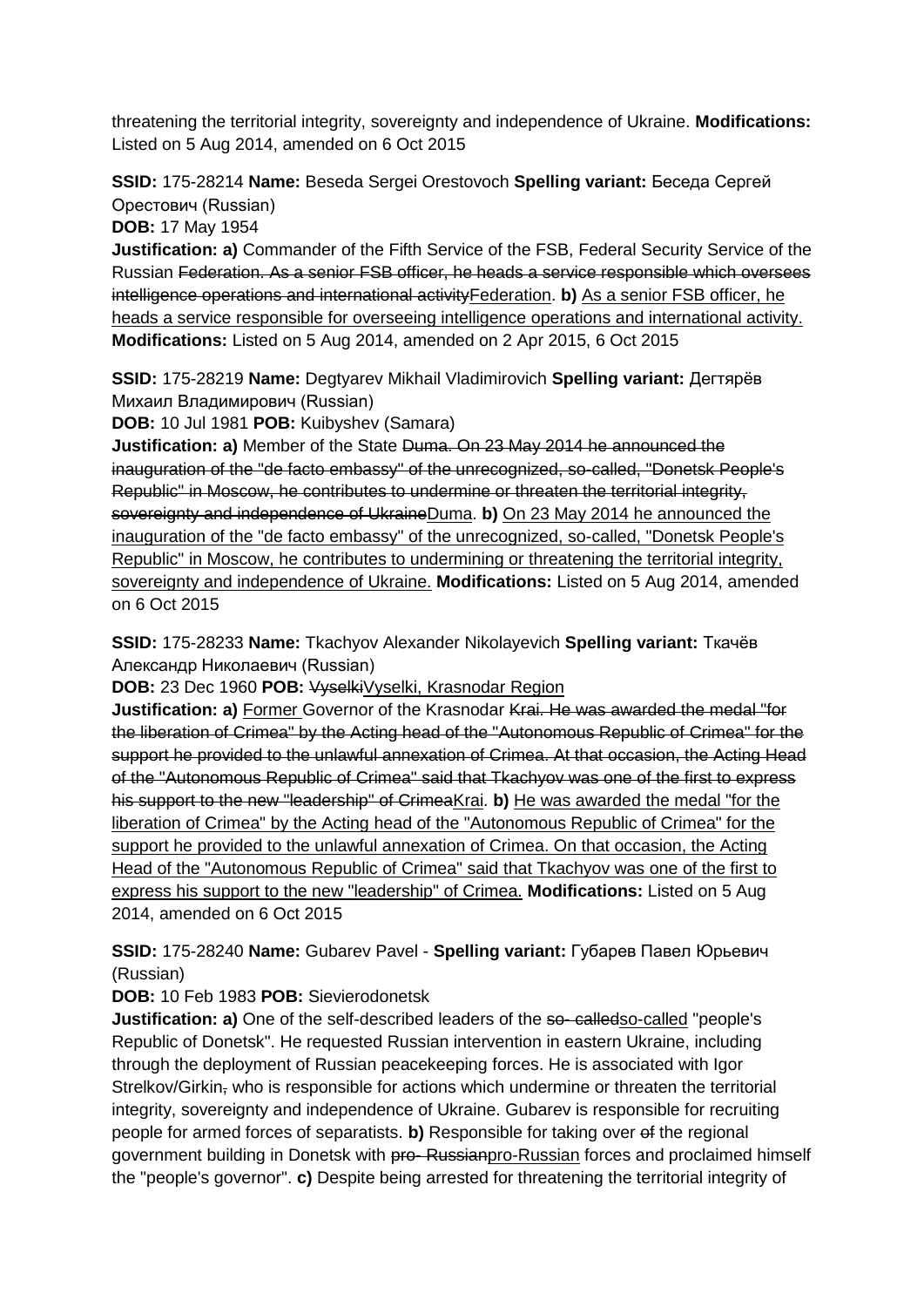Ukraine, and subsequently released, he has continued to play a prominent role in separatist activities, thus undermining the territorial integrity, sovereignty and independence of Ukraine. **Modifications:** Listed on 5 Aug 2014, amended on 6 Oct 2015

**SSID:** 175-28249 **Name:** Gubareva Ekaterina Iurievna **Spelling variant:** a) Губарева Екатерина Юрьевна (Russian) b) Gubarieva Katerina Yuriyovna (Russian) c) Губарєва Катерина Юрійовнa (Russian)

**DOB:** 5 Jul 1983 **POB:** Kakhovka, Kherson Oblast

**Justification:** In her capacity of former so-called "Minister of Foreign Affairs" she was responsible offor defending the so-calledso-called "Donetsk People's Republic", thus undermining the territorial integrity, sovereignty and independence of Ukraine. In addition, her bank account is used to finance illegal separatist groups. In taking on and acting in this capacity she has therefore supported actions and policies which undermine the territorial integrity, sovereignty and independence of Ukraine. Remains active in supporting separatist actions and policies. **Modifications:** Listed on 5 Aug 2014, amended on 2 Apr 2015, 6 Oct 2015

**SSID:** 175-28258 **Name:** Berezin Fedor Dmitrievich **Spelling variant:** a) Березин Фёдор Дмитриевич (Russian) b) Berezin Fedir Dmitrovych (Russian) c) Березін Федір Дмитрович (Russian)

**DOB:** 7 Feb 1960 **POB:** Donetsk

**Justification:** Former so-called "deputy defence minister" of the so-called "Donetsk People's Republic". He is associated with Igor Strelkov/Girkin, who is responsible for actions which undermine or threaten the territorial integrity, sovereignty and independence of Ukraine. In taking on and acting in this capacity Berezin has therefore supported actions and policies which undermine the territorial integrity, sovereignty and independence of Ukraine. Remains active in supporting separatist actions and policies. **Relation:** Associated with Girkin Igor Vsevolodovich (SSID 175-27607) **Modifications:** Listed on 5 Aug 2014, amended on 2 Apr 2015, 6 Oct 2015

**SSID:** 175-28272 **Name:** Zdriliuk Serhii Anatoliyovych **Spelling variant:** Здрылюкv Сергей Анатольевич (Russian)

**DOB:** 23 Jun 1972 **POB:** Vinnytsia region

**Justification:** Senior aid to Igor Strelkov/Girkin who is responsible for actions which undermine or threaten the territorial integrity, sovereignty and independence of Ukraine. In taking on and acting in this capacity, Zdriliuk has therefore supported actions and policies which undermine the territorial integrity, sovereignty and independence of Ukraine. **Relation:** Senior aid to Girkin Igor Vsevolodovich (SSID 175-27607) **Modifications:** Listed on 5 Aug 2014, amended on 6 Oct 2015

**SSID:** 175-28279 **Name:** Antyufeyev Vladimir **Spelling variant:** Антюфеев Владимир (Russian)

**DOB:** 19 Feb 1951 **POB:** Novosibirsk **Good quality a.k.a.: a)** Vladimir Shevtsov **b)** Vladimir Iurievici Antiufeev **c)** Vladimir Gheorghievici Alexandrov **d)** Vadim Gheorghievici Shevtsov **Justification:** Former "Ministry Minister of State Security" in the separatist region of Transnistria. Since 9 July 2014, he has been the firstFormer vice-prime minister of Donetsk People's Republic, responsible for security and law enforcement. In his capacity, he is responsible for the separatist "governmental" activities of the so called so-called "government"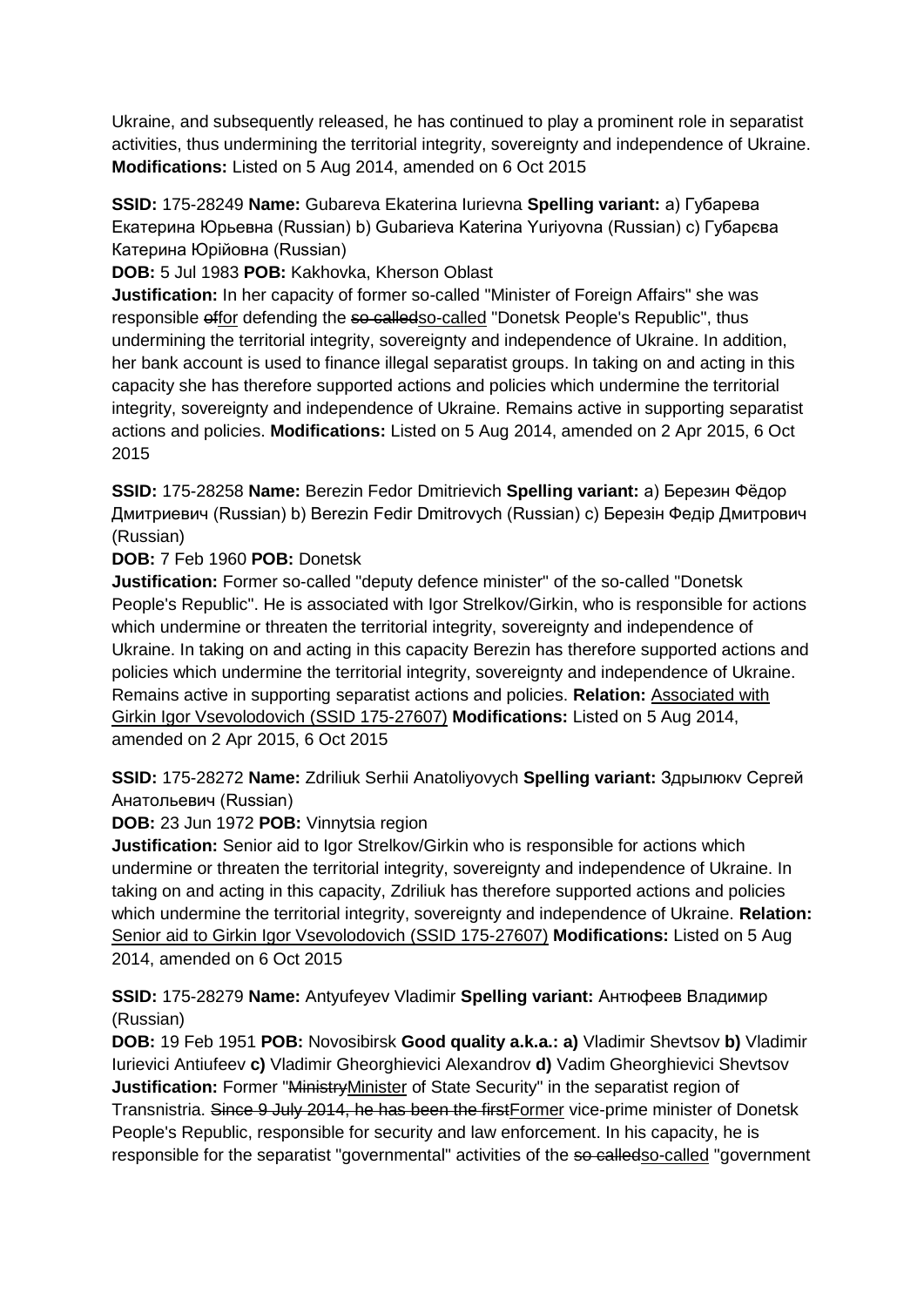of the Donetsk People's Republic". **Modifications:** Listed on 5 Aug 2014, amended on 6 Oct 2015

#### **SSID:** 175-28521 **Name:** Gromov Alexeyevich Alexey **Spelling variant:** Гро́мов Алексе́евич Алексе́йГромов Алексеевич Алексей (Russian)

**DOB:** 31 May 1960 **POB:** Zagorsk, Sergiev Posad, Russian Federation **Justification:** As first Deputy Chief of Staff of the Presidential Administration, he is responsible for instructing Russian media outlets to take a line favourable with the separatists in Ukraine and the annexation of Crimea, therefore supporting the destabilisation of Eastern Ukraine and the annexation of Crimea. **Modifications:** Listed on 27 Aug 2014, amended on 6 Oct 2015

### **SSID:** 175-28531 **Name:** Litvinov Alekseevich Boris **Spelling variant:** Литвинов Алексеевич Борис (Russian)

**DOB:** 13 Jan 1954 **POB:** Dzerzhynsk, Donetsk Oblast

**Justification:** Member of the so-called "People's Council" and former chairman of the socalled "Supreme Council" of the so-called "Donetsk People's Republic" who was at the source of policies and the organisation of the illegal "referendum" leading to the proclamation of the so-called "Donetsk People's Republic", which constituted a breach of the territorial integrity, sovereignty and unity of Ukraine. **Modifications:** Listed on 27 Aug 2014, amended on 2 Apr 2015, 6 Oct 2015

**SSID:** 175-28539 **Name:** Abisov Vadimovich Sergey **Spelling variant:** Абисов Вадимович Сергей (Russian)

**DOB:** 21 Nov 1967 **POB:** Simferopol, Crimea

**Justification:** By accepting his appointment as so-called "Minister of Interior of the Republic of Crimea" by the President of Russia (decree No. 301) on 6 May 2014 and by his actions as so-called "Minister of Interior" he has undermined the territorial integrity, sovereignty and unity of Ukraine. **Modifications:** Listed on 27 Aug 2014, amended on 6 Oct 2015

**SSID:** 175-28544 **Name:** Rotenberg Arkady Romanovich **Spelling variant:** a) Rotenberg Arkadii Romanovich (Russian) b) Ротенберг Аркадий Романович (Russian) **DOB:** 15 Dec 1951 **POB:** St. Petersburg (f.k.a. Leningrad), Russian Federation **Justification: a)** Mr Rotenberg is a long-time acquaintance of President Putin and his former judo sparring partner. **b)** He has developed his fortune during President Putin's tenure. His level of economic success is attributable to the influence of key decision makers favouring him, notably in the award of public contracts. He has benefited from his close personal relationship with Russian decision-makers as he was awarded important contracts by the Russian State or by State-owned enterprises. His companies were, notably awarded several highly lucrative contracts for the preparations offor the Sochi Olympic Games. **c)** He is also the owner of the company Stroygazmontazh which has been awarded a State contract for the construction of a bridge from Russia to the illegally annexed "Autonomous Republic of Crimea", therefore consolidating its integration into the Russian Federation which in turn further undermines the territorial integrity of Ukraine. **d)** He is the chairman of the board of directors of publishing house Prosvescheniye, which has, notably implemented the project "To the Children of Russia: Address — Crimea", a public relations campaign that was designed to persuade Crimean children that they are now Russian citizens living in Russia and thereby supporting the Russian Government's policy to integrate Crimea into Russia. **Modifications:** Listed on 27 Aug 2014, amended on 2 Apr 2015, 6 Oct 2015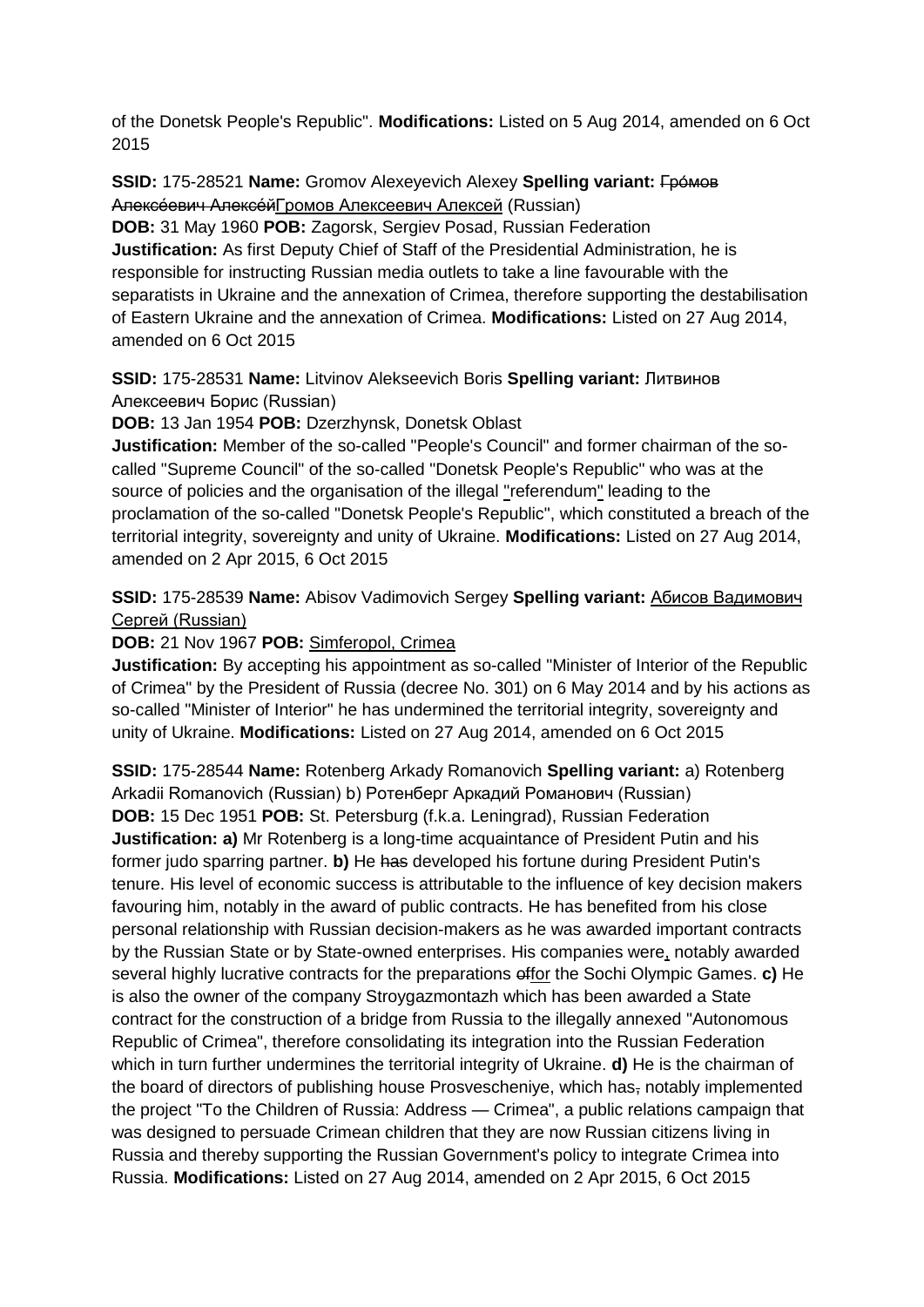**SSID:** 175-28550 **Name:** Malofeev Valerevich Konstantin **Spelling variant:** Малофеев Валерьевич Константин (Russian)

**DOB:** 3 Jul 1974 **POB:** Puschino

**Justification: a)** Mr. Malofeev is closely linked to Ukrainian separatists in Eastern UlkraineUkraine and Crimea. He is a former employer of Mr. Borodai, former so-called Prime Minister and today counsellor and vice Prime Minister of the so-called "Donetsk People's Republic" and met with Mr Aksyonov, so-called Prime Minister of the so-called "Republic of Crimea", during the period of the Crimean annexation process. The Ukrainian Government has opened a criminal investigation into his alleged material and financial support to separatists. **b)** In addition, he gave a number of public statements supporting the annexation of Crimea and the incorporation of Ukraine into Russia and notably stated in June 2014 that "You can't incorporate the whole of Ukraine into Russia. The East (of Ukraine) maybe". **c)**  Therefore Mr. Malofeev is acting in support of the destabilisation of Eastern Ukraine. **Modifications:** Listed on 27 Aug 2014, amended on 6 Oct 2015

**SSID:** 175-28557 **Name:** Kovalchuk Valentinovich Yuriy **Spelling variant:** Ковальчук Валентинович Юрий (Russian)

**DOB:** 25 Jul 1951 **POB:** St. Petersburg (f.k.a. Leningrad), Russian Federation **Justification: a)** Mr. Kovalchuk is a long-time acquaintance of President Putin. He is a cofounder of the so-called Ozero Dacha, a co-operativecooperative society bringing together an influential group of individuals around President Putin. **b)** He is benefiting from his links with Russian decision-makers. He is the chairman and largest shareholder of Bank Rossiya, of which he owned around 38 % in 2013, and which is considered the personal bank of Senior Officials of the Russian Federation. Since the illegal annexation of Crimea, Bank Rossiya has opened branches across Crimea and Sevastopol, thereby consolidating their integration into the Russian Federation. **c)** Furthermore, Bank Rossiya has important stakes in the National Media Group which in turn controls television stations which actively support the Russian government's policies of destabilisation of Ukraine. **Modifications:** Listed on 27 Aug 2014, amended on 6 Oct 2015

**SSID:** 175-28563 **Name:** Shamalov Terentievich Nikolay **Spelling variant:** Шамалов Терентьевич Николай (Russian)

**DOB:** 24 Jan 1950 **POB:** Belarus

**Justification: a)** Mr. Shamalov is a long-time acquaintance of President Putin. He is a cofounder of the so-called Ozero Dacha, a cooperative society bringing together an influential group of individuals around President Putin. **b)** He benefits from his links with Russian decision-makers. He is the second largest shareholder of Bank Rossiya, of which he owned around 10 % in 2013, and which is considered the personal bank of Senior Officials of the Russian Federation. Since the illegal annexation of Crimea, Bank Rossiya has opened branches across Crimea and Sevastopol, thereby consolidating their integration into the Russian Federation. **c)** Furthermore, Bank Rossiya has important stakes in the National Media Group which, in its turnturn, controls television stations which actively support the Russian government's policies of destabilisation of Ukraine. **Modifications:** Listed on 27 Aug 2014, amended on 2 Apr 2015, 6 Oct 2015

**SSID:** 175-29275 **Name:** Zakharchenko Alexander Vladimirovich **Spelling variant:**  Захарченко Александр Владимирович (Russian) **DOB:** 26 Jun 1976 **POB:** Donetsk

**Justification:** As of 7 AugAug 2014, he replaced Alexander Borodai as the so-called "Prime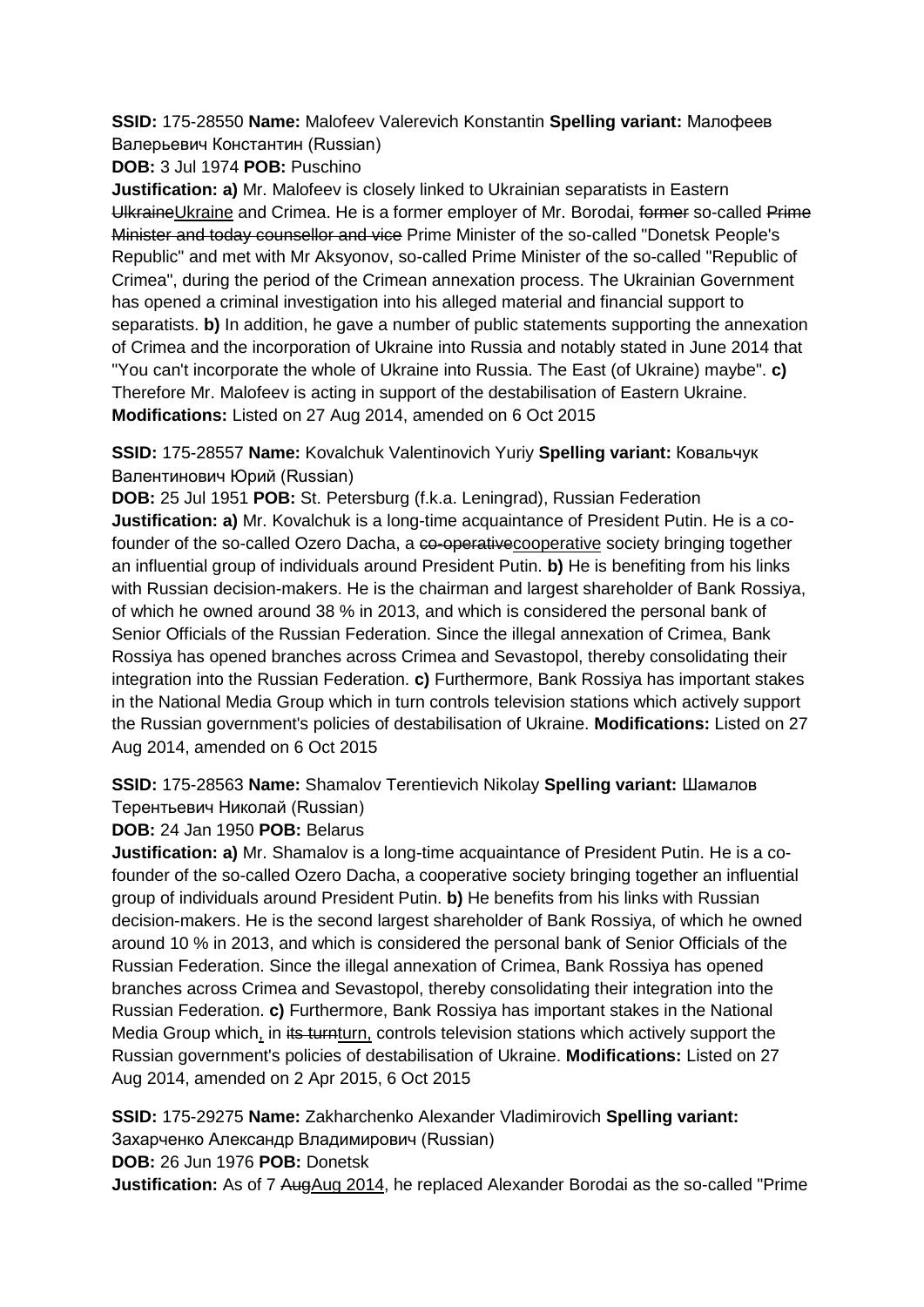minister" of the so-called "Donetsk People's Republic". In taking on and acting in this capacity, Zakharchenko has supported actions and policies which undermine the territorial integrity, sovereignty and independence of Ukraine. **Modifications:** Listed on 12 Nov 2014, amended on 2 Apr 2015, 6 Oct 2015

### **SSID:** 175-29281 **Name:** Kononov Vladimir Petrovich- **Spelling variant:** Кононов Владимир Петрович (Russian)

### **DOB:** 14 Oct 1974 **POB:** Gorsky **Good quality a.k.a.:** Tsar

**Justification:** As of 14 Aug, he replaced Igor Strelkov/Girkin, as the so-called "Defence minister" of the so-called "Donetsk People's Republic". He has reportedly commanded a division of separatist fighters in Donetsk since April and has promised to solve the strategic task of repelling Ukraine's military aggression. Kononov has therefore supported actions and policies which undermine the territorial integrity, sovereignty and independence of Ukraine. **Modifications:** Listed on 12 Nov 2014, amended on 6 Oct 2015

**SSID:** 175-29305 **Name:** Bereza Oleg Vladimirovich **Spelling variant:** БерезаБерëза Олег Владимирович (Russian)

**DOB:** 1 Mar 1977

**Justification:** "Internal affairs minister" of the so-called "Donetsk People's Republic". Associated with Vladimir Antyufeyev, who is responsible for the separatist "governmental" activities of the so-called "Government of the Donetsk People's Republic". He has therefore supported actions and policies which undermine the territorial integrity, sovereignty and independence of Ukraine. **Relation:** Associated with Antyufeyev Vladimir (SSID 175-28279) **Modifications:** Listed on 12 Nov 2014, amended on 2 Apr 2015, 6 Oct 2015

**SSID:** 175-29309 **Name:** Rodkin Andrei Nikolaevich **Spelling variant:** Родкин Андрей Николаевич (Russian)

**DOB:** 23 Sep 1976 **POB:** Moscow

**Justification:** Moscow Representative of the so-called "Donetsk People's Republic". In his statements, he has, inter alia, talked about the militias' readiness to conduct a querrilla war and their seizure of weapon systems from the Ukrainian armed forces. He has therefore supported actions and policies which undermine the territorial integrity, sovereignty and independence of Ukraine. **Modifications:** Listed on 12 Nov 2014, amended on 2 Apr 2015, 6 Oct 2015

**SSID:** 175-29313 **Name:** Karaman Aleksandr Akimovich **Spelling variant:** a) караман Александр Акимович (Russian) b) Caraman Alexandru - (Russian)

**DOB: a)** 26 Jul 1956 **b)** 26 Jun 1956 **POB:** Cioburciu, Slobozia district, Moldova **Justification:** "Deputy Prime Minister for Social Issues" of the so-called "Donetsk People's Republic". Associated with Vladimir Antyufeyev, who is responsible for the separatist "governmental" activities of the so-called "Government of the Donetsk People's Republic". He has therefore supported actions and policies which undermine the territorial integrity, sovereignty and independence of Ukraine. Protégé of Russia's Deputy Prime Minister Dmitry Rogozin.Rogozin. Head of the Administration of the Council of Ministers of the so-called "Donetsk People's Republic". **Modifications:** Listed on 12 Nov 2014, amended on 2 Apr 2015, 6 Oct 2015

**SSID:** 175-29317 **Name:** Muradov Georgiy L'vovich **Spelling variant:** Мурадов Георгий Львович (Russian)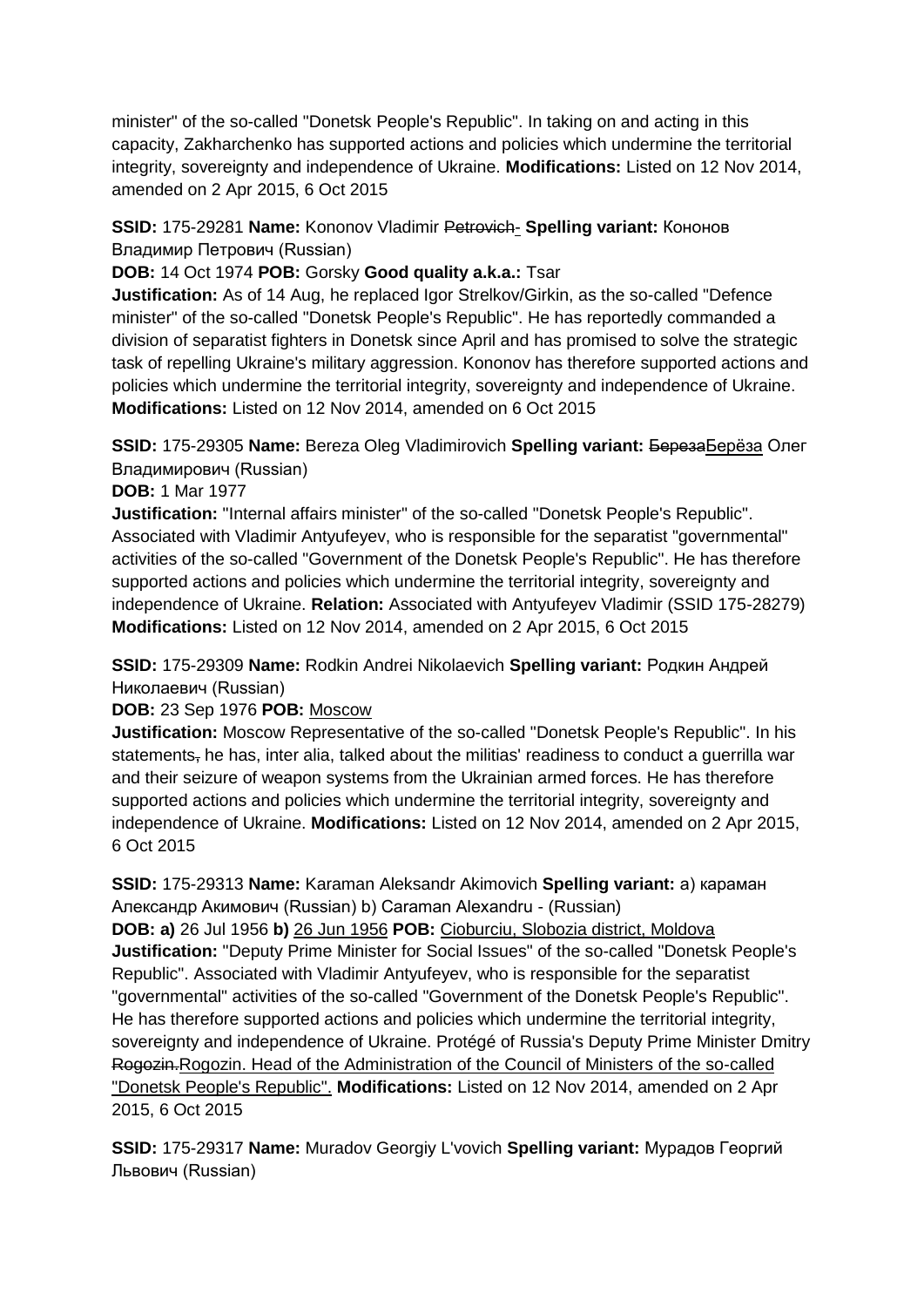**DOB:** 19 Nov 1954 **POB:** Kochmes, Komi Republic

**Justification:** So-called "Deputy Prime Minister" of Crimea and Plenipotentiary Representative of Crimea to President Putin. Muradov has played an important role in consolidating Russian institutional control over Crimea since the illegal annexation. He has therefore supported actions and policies which undermine the territorial integrity, sovereignty and independence of Ukraine. **Modifications:** Listed on 12 Nov 2014, amended on 2 Apr 2015, 6 Oct 2015

**SSID:** 175-29322 **Name:** Sheremet Mikhail Sergeyevich **Spelling variant:** Шеремет Михаил Сергеевич (Russian)

**DOB:** 23 May 1971 **POB:** Dzhankoy

**Justification:** So calledSo-called "First Deputy Prime Minister" of Crimea. Sheremet played a key role in the organization and implementation of the 16 March referendum in Crimea on unification with Russia. At the time of the referendum, Sheremet reportedly commanded the pro-Moscow "self-defense forces" in Crimea. He has therefore supported actions and policies which undermine the territorial integrity, sovereignty and independence of Ukraine. **Modifications:** Listed on 12 Nov 2014, amended on 6 Oct 2015

**SSID:** 175-29336 **Name:** Zhirinovsky Vladimir Volfovich **Spelling variant:** 

ЖириновскийЖириновски Владимир Вольфович (Russian)

**DOB:** 25 Apr 1946 **POB:** Almaty (f.k.a. Alma-Ata), Kazakhstan

**Justification:** Member of the Council of the State Duma; leader of the LDPR party. He actively supported the use of Russian Armed Forces in Ukraine and annexation of Crimea. He has actively called for the split of Ukraine. He signed on behalf of the LDPR party he chairs, an agreement with the so-called "Donetsk People's Republic". **Modifications:** Listed on 12 Nov 2014, amended on 16 Dec 2014, 6 Oct 2015

**SSID:** 175-29350 **Name:** Vodolatsky Viktor Petrovich **Spelling variant:** Водолацкий Виктор Петрович (Russian)

**DOB:** 19 Aug 1957 **POB:** AzovStefanidin Dar, Rostov Region

**Justification:** Chairman ("ataman") of the Union of the Russian and Foreign Cossack Forces, and deputy of the State Duma. He supported the annexation of Crimea and admitted that Russian Cossacks were actively engaged in the Ukrainian conflict on the side of the Moscow-backed separatists. On 20 Mar 2014 he voted in favour of the draft Federal Constitutional Law "on the acceptance into the Russian Federation of the Republic of Crimea and the formation within the Russian Federation of new federal subjects – the republic of Crimea and the City of Federal Status Sevastopol". **Modifications:** Listed on 12 Nov 2014, amended on 6 Oct 2015

**SSID:** 175-29364 **Name:** Nikitin Vladimir Stepanovich **Spelling variant:** Никитин Владимир Степанович (Russian)

**DOB:** 5 Apr 1948 **POB:** Opochka

**Justification:** Former First Deputy Chairman of the Committee on Relations with CIS Countries, Eurasian Integration and Links with Compatriots of the State Duma. On 20 Mar 2014 he voted in favour of the draft Federal Constitutional Law "on the acceptance into the Russian Federation of the Republic of Crimea and the formation within the Russian Federation of new federal subjects – the republic of Crimea and the City of Federal Status Sevastopol". **Modifications:** Listed on 12 Nov 2014, amended on 6 Oct 2015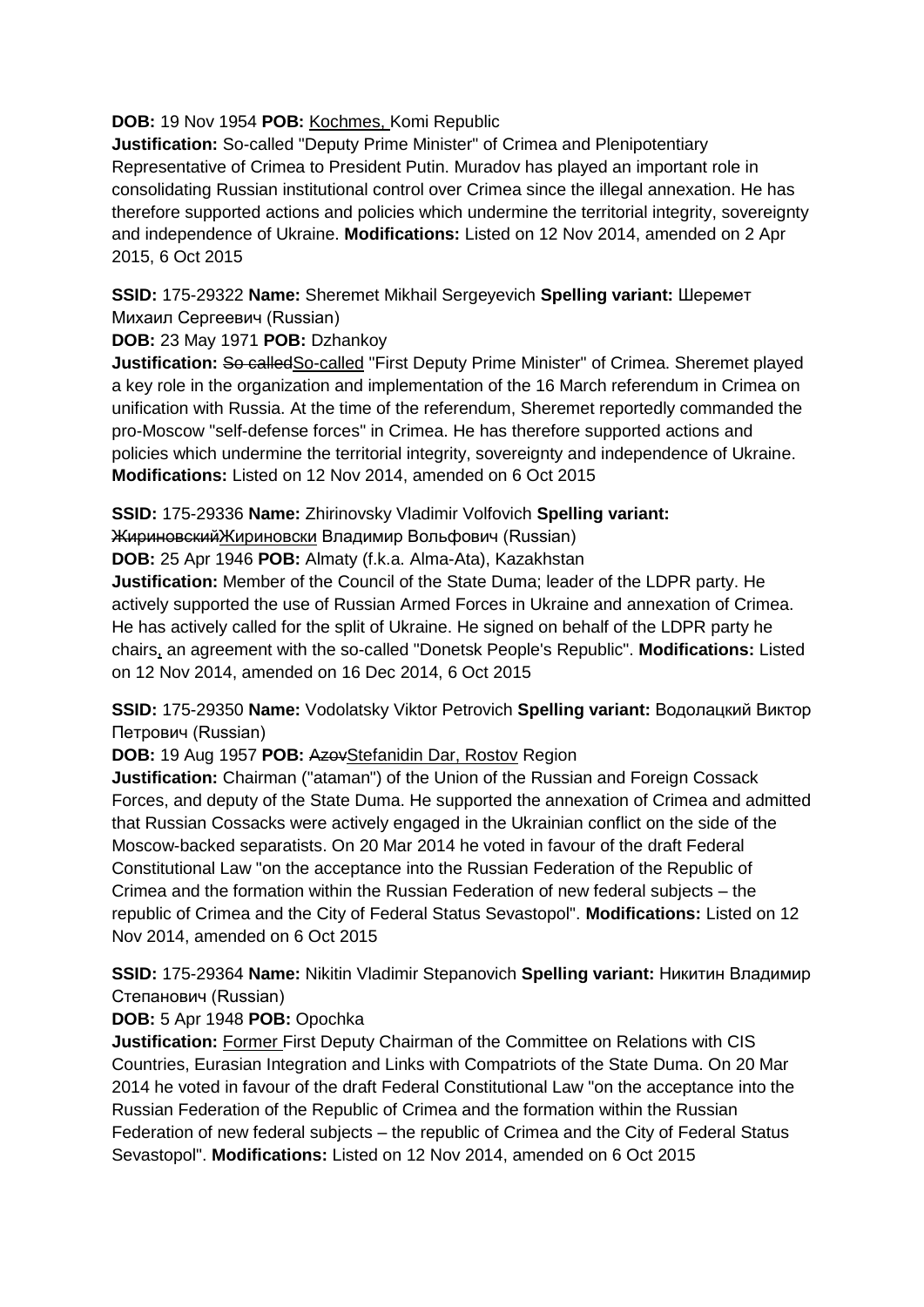**SSID:** 175-29371 **Name:** Lebedev Oleg Vladimirovich **Spelling variant:** Лебедев Олег Владимирович (Russian)

**DOB:** 21 Mar 1964 **POB:** Orel, RudnyRudny, Kostanai Region, Kazakhstan

**Justification:** First Deputy Chairman of the Committee on Relations with CIS Countries, Eurasian Integration and Links with Compatriots of the State Duma. On 20 Mar 2014 he voted in favour of the draft Federal Constitutional Law "on the acceptance into the Russian Federation of the Republic of Crimea and the formation within the Russian Federation of new federal subjects – the republic of Crimea and the City of Federal Status Sevastopol". **Modifications:** Listed on 12 Nov 2014, amended on 6 Oct 2015

**SSID:** 175-29378 **Name:** Melnikov Ivan Ivanovich **Spelling variant:** Мельников Иван Иванович (Russian)

### **DOB:** 7 Aug 1950 **POB:** Bogoroditsk

**Justification:** First Deputy Speaker, State Duma. On 20 Mar 2014 he voted in favour of the draft Federal Constitutional Law "on the acceptance into the Russian Federation of the Republic of Crimea and the formation within the Russian Federation of new federal subjects- - the republic of Crimea and the City of Federal Status Sevastopol". **Modifications:** Listed on 12 Nov 2014, amended on 6 Oct 2015

**SSID:** 175-29411 **Name:** Chemezov Sergey Viktorovich **Spelling variant:** Чемезов Сергей Викторович (Russian)

**DOB:** 20 Aug 1952 **POB:** Cheremkhovo

**Justification: a)** Sergei Chemezov is one of President Putin's known close associateassociates, both were KGB officers posted in Dresden and he is a member of the Supreme Council of "United Russia". He is benefiting from his links with the Russian President by being promoted to senior positions in state-controlled firms. He chairs the Rostec conglomerate, the leading Russian state-controlled defence and industrial manufacturing corporation. Further to a decision of the Russian government, Technopromexport, a subsidiary of Rostec, is planning to build energy plants in Crimea thereby supporting its integration into the Russian Federation. **b)** Furthermore, Rosoboronexport, a subsidiary of Rostec, has supported the integration of Crimean defence companies into Russia's defence industry, thereby consolidating the illegal annexation of Crimea into the Russian Federation. **Modifications:** Listed on 12 Nov 2014, amended on 6 Oct 2015

**SSID:** 175-29419 **Name:** Babakov Alexander Mikhailovich **Spelling variant:** Бабаков Aлександр Михайлович (Russian)

**DOB:** 8 Feb 1963 **POB:** Chisinau

**Justification: a)** State Duma Deputy, Chair of the State Duma Commission on Legislative Provisions for Development of the Military-Industrial Complex of the Russian Federation. He is a prominent member of "United Russia" and a businessman with heavy investments in Ukraine and in Crimea. **b)** On the 20 Mar 2014 he voted in favour of the draft Federal Constitutional Law "on the acceptance into the Russian Federation of the Republic of Crimea and the formation within the Russian Federation of new federal subjects —- the Republic of Crimea and the city of federal status of Sevastopol". **Modifications:** Listed on 12 Nov 2014, amended on 6 Oct 2015

**SSID:** 175-29700 **Name:** Kozyakov Serhiy **Spelling variant:** a) Козьяков Сергей (Russian) b) Kozyakov Sergey (Russian)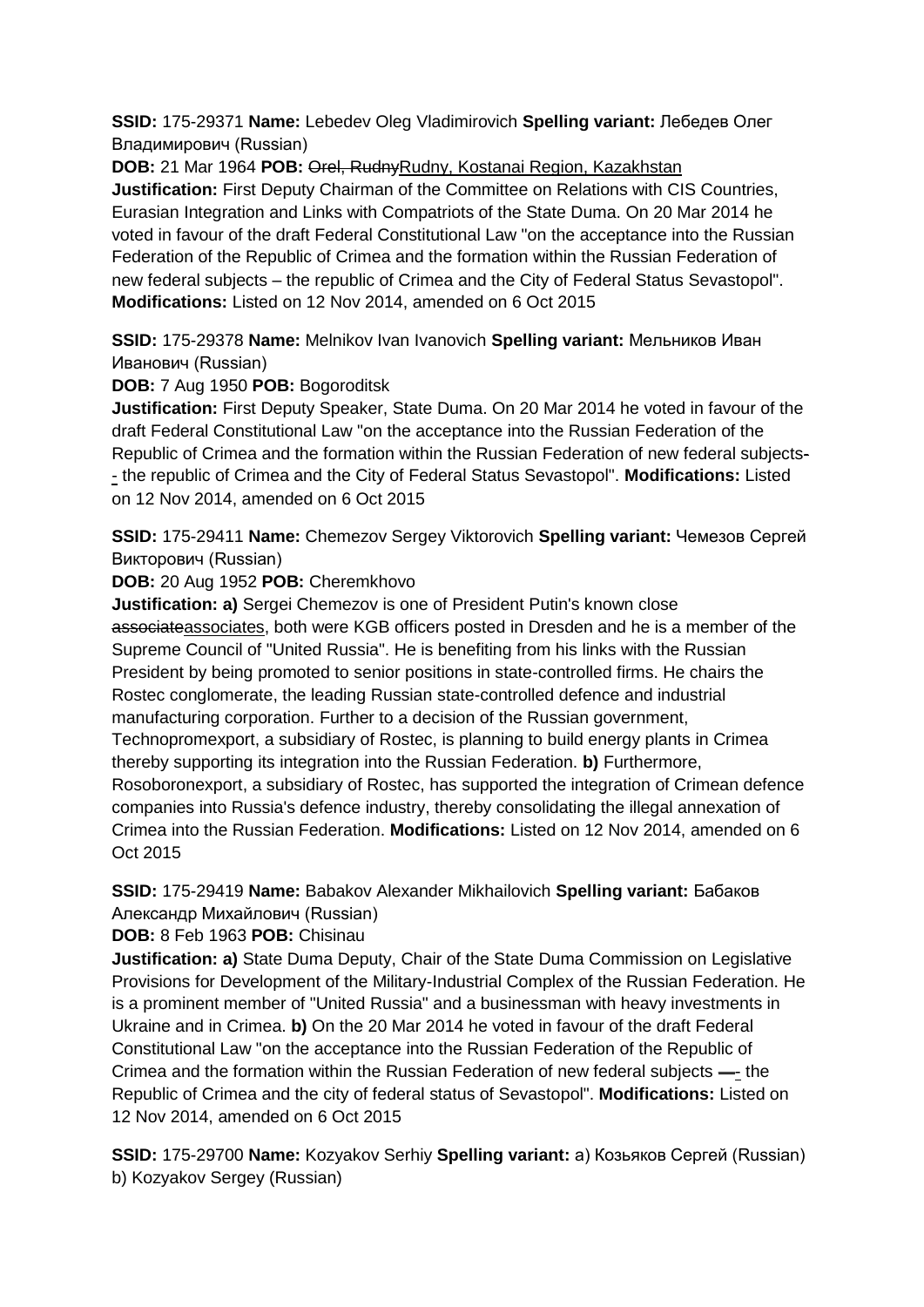#### **DOB:** 29 Sep 1982

**Justification: a)** In his capacity as "Head of the Luhansk Central Election Commission" he is responsible for organising the so-calledso-called "elections" of 2 Nov 2014 in the socalledso-called "Luhansk People's Republic". These "elections" are in breach of Ukrainian law and therefore illegal. In taking on and acting in this capacity, and in organising the illegal "elections", he has therefore actively supported actions and policies which undermine the territorial integrity, sovereignty and independence of Ukraine, and to further destabilise Ukraineillegal. **b)** In taking on and acting in this capacity, and in organising the illegal "elections", he has therefore actively supported actions and policies which undermine the territorial integrity, sovereignty and independence of Ukraine, and further destabilised Ukraine. **Modifications:** Listed on 16 Dec 2014, amended on 6 Oct 2015

**SSID:** 175-29705 **Name:** Akimov Oleg Konstantinovich **Spelling variant:** a) Акимов Олег Константинович (Russian) b) Akimov Oleh - (Russian)

#### **DOB:** 15 Sep 1981 **POB:** Lugansk

**Justification: a)** Deputy of the "Lugansk Economic Union" in the "National Council" of the "Luhansk People's Republic". Stood as a candidate in the so-called "elections", of 2 Nov 2014 to the post of the "Head" of the so-called "Lugansk People's Republic". These "elections" are in breach of Ukrainian law and therefore illegal. In taking on and acting in this capacity, and in participating formally as a candidate in the illegal "elections", he has therefore actively supported actions and policies which undermine the territorial integrity, sovereignty and independence of Ukraine, and to further destabilise Ukraineillegal. **b)** In taking on and acting in this capacity, and in participating formally as a candidate in the illegal "elections", he has therefore actively supported actions and policies which undermine the territorial integrity, sovereignty and independence of Ukraine, and further destabilised Ukraine. **Modifications:** Listed on 16 Dec 2014, amended on 2 Apr 2015, 6 Oct 2015

**SSID:** 175-29709 **Name:** Airapetyan Larisa Leonidovna **Spelling variant:** a) Айрапетян Лариса Леонидовна (Russian) b) Ayrapetyan Larysa - (Russian) c) Airapetyan Larisa - (Russian) d) Airapetyan Larysa - (Russian)

#### **DOB:** 21 Feb 1970

**Justification: a)** "Health Minister" of the so-called "Lugansk People's Republic". Stood as a candidate in the so-called "elections" of 2 Nov 2014 to the post of the "Head" of the so-called "Lugansk People's Republic". These "elections" are in breach of Ukrainian law and therefore illegal. In taking on and acting in this capacity, and in participating formally as a candidate in the illegal "elections", she has therefore actively supported actions and policies which undermine the territorial integrity, sovereignty and independence of Ukraine, and to further destabilise Ukraine.Republic". **b)** These "elections" are in breach of Ukrainian law and therefore illegal. **c)** In taking on and acting in this capacity, and in participating formally as a candidate in the illegal "elections", she has therefore actively supported actions and policies which undermine the territorial integrity, sovereignty and independence of Ukraine, and further destabilised Ukraine. **Modifications:** Listed on 16 Dec 2014, amended on 2 Apr 2015, 6 Oct 2015

**SSID:** 175-29713 **Name:** Sivokonenko Yuriy Viktorovich **Spelling variant:** a) Сивоконенко Юрий Викторович (Russian) b) Sivokonenko Yury - (Russian) c) Syvokonenko Yury - (Russian)

**DOB:** 7 Aug 1957 **POB:** Donetsk

**Justification: a)** Member of the "Parliament" of the so-called "Donetsk People's Republic"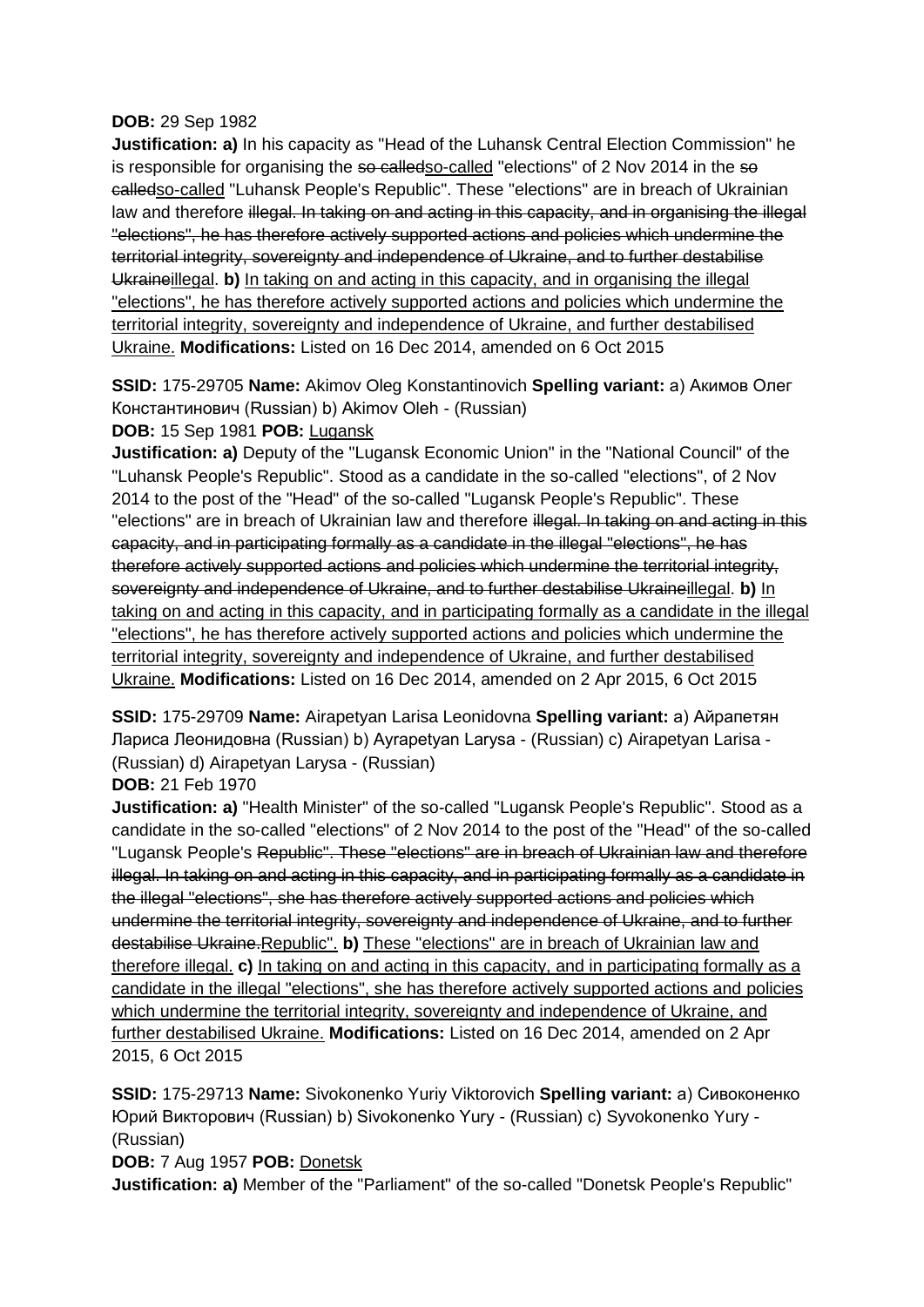and works in the Union of veterans of the Donbass Berkut. Stood as a candidate in the socalled "elections" of 2 Nov 2014 to the post of the Head of the so-called "Donetsk People's Republic". These elections are in breach of Ukrainian law and therefore illegal. In taking on and acting in this capacity, and in participating formally as a candidate in the illegal "elections", he has therefore actively supported actions and policies which undermine the territorial integrity, sovereignty and independence of Ukraine, and to further destabilise Ukraineillegal. **b)** In taking on and acting in this capacity, and in participating formally as a candidate in the illegal "elections", he has therefore actively supported actions and policies which undermine the territorial integrity, sovereignty and independence of Ukraine, and further destabilised Ukraine. **Modifications:** Listed on 16 Dec 2014, amended on 2 Apr 2015, 6 Oct 2015

**SSID:** 175-29717 **Name:** Kofman Aleksandr Igorevich **Spelling variant:** a) Кофман Александр Игоревич (Russian) b) Kofman Oleksandr - (Russian) **DOB:** 30 Aug 1977 **POB:** Makiivka, Donetsk Oblast

**Justification: a)** So-called "Foreign Minister" and so-called "First deputy speaker" of the "Parliament" of the so-called "Donetsk People's Republic". Stood as a candidate in the socalled illegal "elections" of 2 Nov 2014 to the post of the Head of the so-called "Donetsk People's Republic". These elections are in breach of Ukrainian law and therefore illegal. In taking on and acting in this capacity, and in participating formally as a candidate in the illegal "elections", he has therefore actively supported actions and policies which undermine the territorial integrity, sovereignty and independence of Ukraine, and to further destabilise Ukraineillegal. **b)** In taking part and acting in this capacity, and in participating formally as a candidate in the illegal "elections", he has therefore actively supported actions and policies which undermine the territorial integrity, sovereignty and independence of Ukraine, and further destabilised Ukraine. **Modifications:** Listed on 16 Dec 2014, amended on 2 Apr 2015, 6 Oct 2015

**SSID:** 175-29721 **Name:** Khalikov Ravil Zakarievich **Spelling variant:** Халиков Равиль Закариевич (Russian)

**DOB:** 23 Feb 1969 **POB:** Belozere village, Romodanovskiy rayon, Russian Federation **Justification: a)** "First Deputy Prime Minister" and previous "Prosecutor-General" of the socalled "Donetsk People's Republic". In taking on and acting in this capacity, he has therefore actively supported actions and policies which undermine the territorial integrity, sovereignty and independence of Ukraine, and to further destabilise Ukraine.Republic". **b)** In taking on and acting in this capacity, he has therefore actively supported actions and policies which undermine the territorial integrity, sovereignty and independence of Ukraine, and further destabilised Ukraine. **Modifications:** Listed on 16 Dec 2014, amended on 2 Apr 2015, 6 Oct 2015

**SSID:** 175-29725 **Name:** Semyonov Dmitry Aleksandrovich **Spelling variant:** a) Семенов Дмитрий Александрович (Russian) b) Semenov Dmitrii Aleksandrovich (Russian) **DOB:** 3 Feb 1963 **POB:** MoskauMoscow

**Justification: a)** "Deputy Prime Minster for Finances" of the so-called "Lugansk People's Republic". In taking on and acting in this capacity, he has therefore actively supported actions and policies which undermine the territorial integrity, sovereignty and independence of Ukraine, and to further destabilise Ukraine.Republic". **b)** In taking on and acting in this capacity, he has therefore actively supported actions and policies which undermine the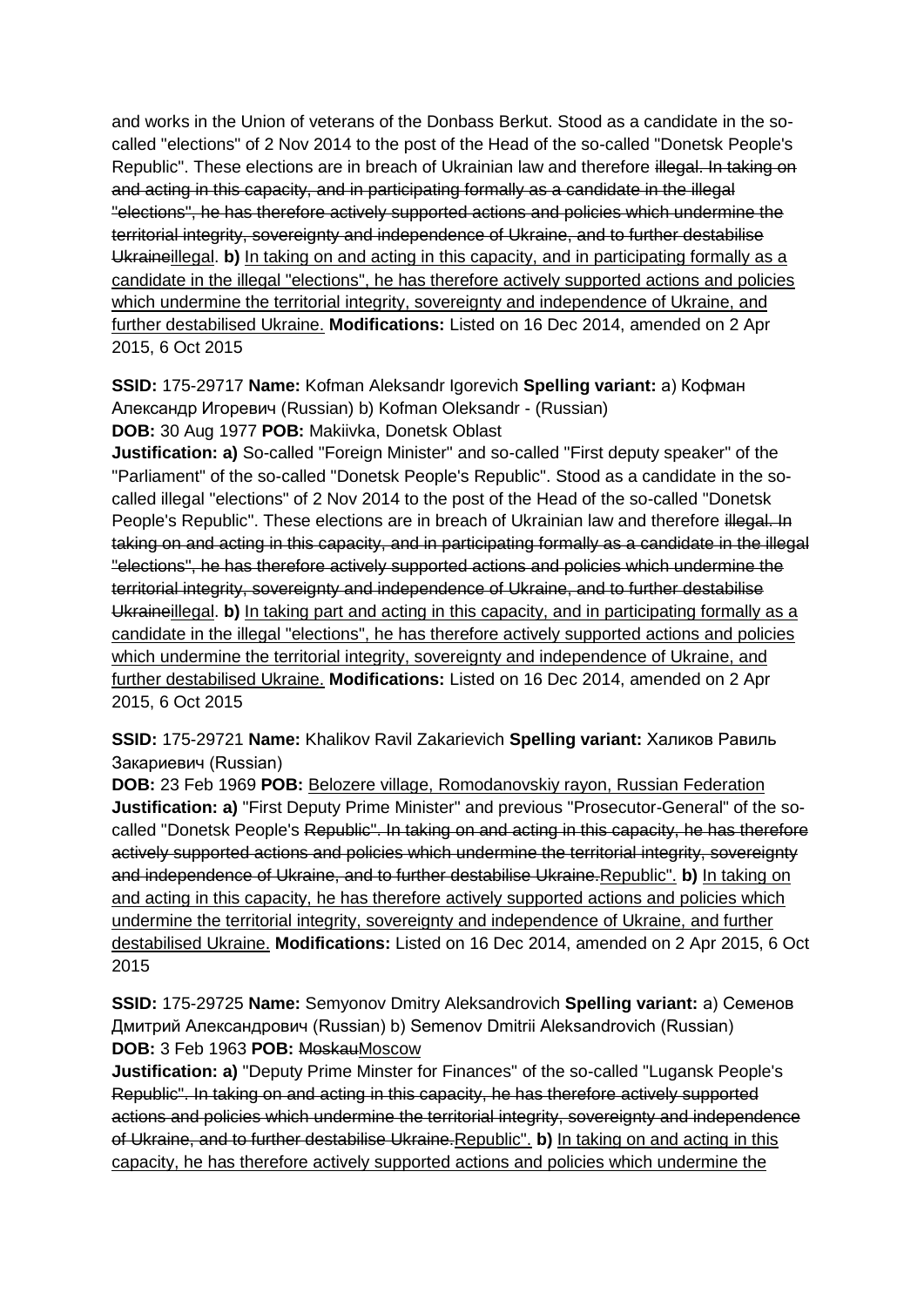territorial integrity, sovereignty and independence of Ukraine, and further destabilised Ukraine. **Modifications:** Listed on 16 Dec 2014, amended on 2 Apr 2015, 6 Oct 2015

### **SSID:** 175-29729 **Name:** Bugrov Oleg **Spelling variant:** Бугров Олег (Russian) **DOB:** 29 Aug 1969

**Justification: a)** Former "Defense Minister" of the so-called "Lugansk People's Republic". In taking on and acting in this capacity, he has therefore actively supported actions and policies which undermine the territorial integrity, sovereignty and independence of Ukraine, and to further destabilise Ukraine.Republic". **b)** In taking on and acting in this capacity, he has therefore actively supported actions and policies which undermine the territorial integrity, sovereignty and independence of Ukraine, and further destabilised Ukraine. **Modifications:**  Listed on 16 Dec 2014, amended on 2 Apr 2015, 6 Oct 2015

**SSID:** 175-29733 **Name:** Lapteva Lesya **Spelling variant:** Лаптева Леся (Russian) **Justification: a)** Former "Minister of Education, Science, Culture and Religion" of the socalled "Luhansk People's Republic". In taking on and acting in this capacity, she has therefore actively supported actions and policies which undermine the territorial integrity, sovereignty and independence of Ukraine, and to further destabilise Ukraine.Republic". **b)** In taking on and acting in this capacity, she has therefore actively supported actions and policies which undermine the territorial integrity, sovereignty and independence of Ukraine, and further destabilised Ukraine. **Modifications:** Listed on 16 Dec 2014, amended on 6 Oct 2015

**SSID:** 175-29737 **Name:** Mikhaylov Yevgeniy Eduardovich **Spelling variant:** a) Михайлов Евгений Эдуардович (Russian) b) Mychaylov Yevhen Eduardovych (Russian) **DOB:** 17 Mar 1963 **POB:** Arkhangelsk

**Justification: a)** "Head of the administration for governmental affairs" of the so-called "Donetsk People's Republic". In taking on and acting in this capacity, he has therefore actively supported actions and policies which undermine the territorial integrity, sovereignty and independence of Ukraine, and to further destabilise Ukraine.Republic". **b)** In taking on and acting in this capacity, he has therefore actively supported actions and policies which undermine the territorial integrity, sovereignty and independence of Ukraine, and further destabilised Ukraine. **Modifications:** Listed on 16 Dec 2014, amended on 6 Oct 2015

**SSID:** 175-29752 **Name:** Deynego Vladyslav Nykolayevych **Spelling variant:** a) Дейнего Владислав - Николаевич (Russian) b) Deynego Vladislav Nykolayevich (Russian) **DOB:** 12 Mar 1964

**Justification: a)** "Deputy Head" of the "People's Council" of the so-called "Lugansk People's Republic". In taking on and acting in this capacity, he has therefore actively supported actions and policies which undermine the territorial integrity, sovereignty and independence of Ukraine, and to further destabilise Ukraine.Republic". **b)** In taking on and acting in this capacity, he has therefore actively supported actions and policies which undermine the territorial integrity, sovereignty and independence of Ukraine, and further destabilised Ukraine. **Modifications:** Listed on 16 Dec 2014, amended on 2 Apr 2015, 6 Oct 2015

**SSID:** 175-30380 **Name:** Dremov Pavel - **Spelling variant:** a) ДРЁМОВ Павел Леонидович (Russian) b) Dryomov Pavlo Leonidovych (Russian) c) Дрьомов Павло Леонідович (Russian)

**DOB:** 22 Nov 1976 **POB:** Stakhanov **Good quality a.k.a.:** Batya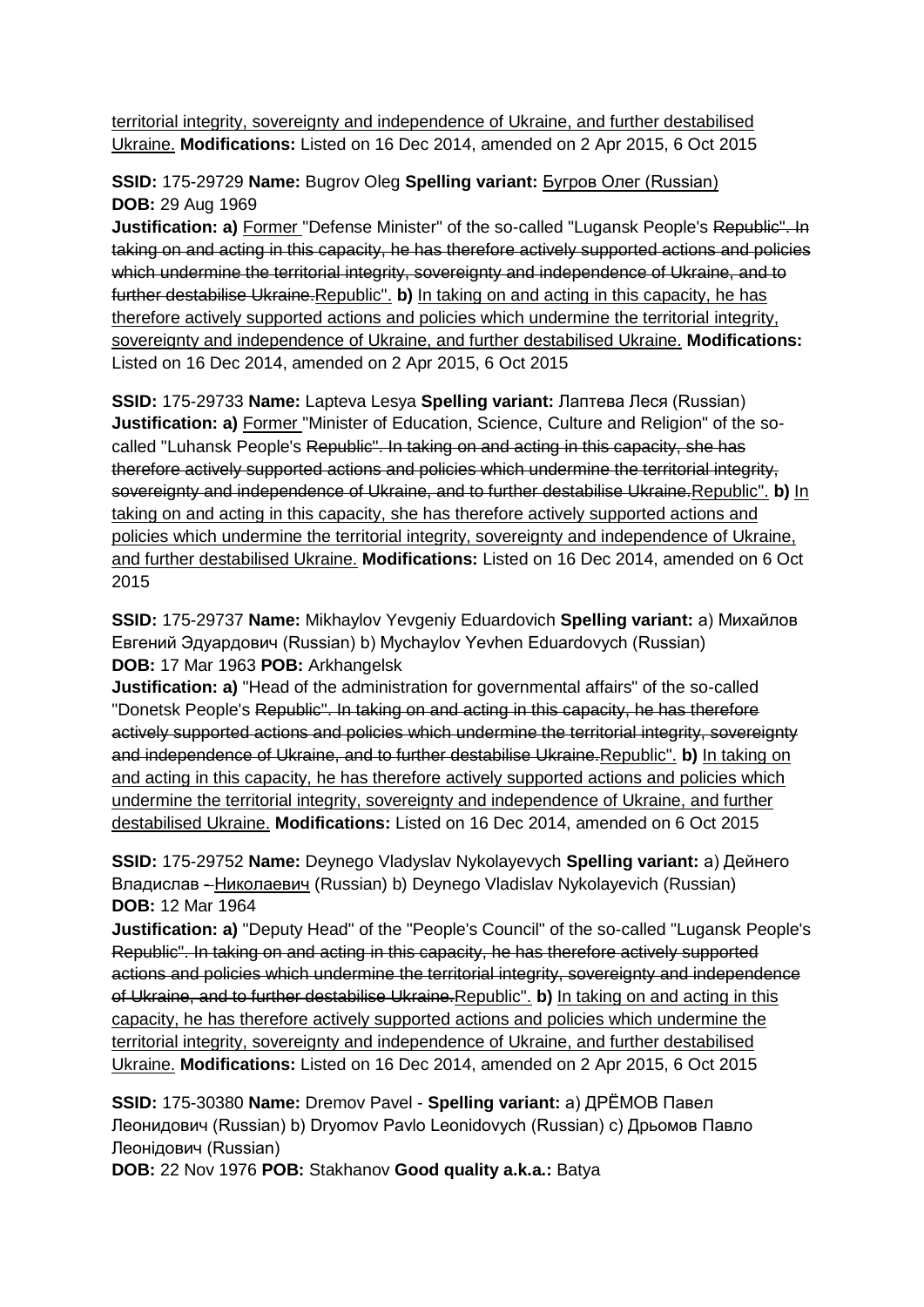**Justification: a)** Commander of the "First Cossack Regiment", an armed separatist group involved in the fighting in eastern Ukraine. In this capacity, he has actively supported actions and policies which undermine the territorial integrity, sovereignty and independence of Ukraine and to further destabilise Ukraine. **b)** In this capacity, he has actively supported actions and policies which undermine the territorial integrity, sovereignty and independence of Ukraine and further destabilised Ukraine. **Modifications:** Listed on 6 Mar 2015, amended on 2 Apr 2015, 6 Oct 2015

**SSID:** 175-30388 **Name:** Milchakov Alexey **Spelling variant:** МИЛЬЧАКОВ Алексей (Russian)

**DOB: a)** 30 Apr 1991 **b)** 30 Jan 1991 **POB:** St. Petersburg (f.k.a. Leningrad) **Good quality a.k.a.: a)** Fritz **b)** SerbeSerbian

**Justification: a)** Commander of the "Rusich" unit, an armed separatist group involved in the fighting in eastern Ukraine. In this capacity, he has actively supported actions and policies which undermine the territorial integrity, sovereignty and independence of Ukraine and to further destabilise Ukraine. **b)** In this capacity, he has actively supported actions and policies which undermine the territorial integrity, sovereignty and independence of Ukraine and further destabilised Ukraine. **Modifications:** Listed on 6 Mar 2015, amended on 6 Oct 2015

**SSID:** 175-30396 **Name:** Pavlov Arseny - **Spelling variant:** ПÁВЛОВ Арсéний Сергéевич (Russian)

**DOB:** 2 Feb 1983 **POB:** Ukhta, Komi **Good quality a.k.a.:** Motorola (Моторóла) **Justification: a)** Commander of the "Sparta Battalion", an armed separatist group involved in the fighting in eastern Ukraine. In this capacity, he has actively supported actions and policies which undermine the territorial integrity, sovereignty and independence of Ukraine and to further destabilise Ukraine. **b)** In this capacity, he has actively supported actions and policies which undermine the territorial integrity, sovereignty and independence of Ukraine and further destabilised Ukraine. **Modifications:** Listed on 6 Mar 2015, amended on 6 Oct 2015

**SSID:** 175-30404 **Name:** Tolstykh Mikhail Sergeevich **Spelling variant:** Толстых Михаил Сергеевич (Russian)

**DOB:** 19 Jul 1980 **POB:** Ilovaisk **Good quality a.k.a.:** Givi

**Justification: a)** Commander of the "Somali" battalion, an armed separatist group involved in the fighting in eastern Ukraine. In this capacity, he has actively supported actions and policies which undermine the territorial integrity, sovereignty and independence of Ukraine and to further destabilise Ukraine. **b)** In this capacity, he has actively supported actions and policies which undermine the territorial integrity, sovereignty and independence of Ukraine and further destabilised Ukraine. **Modifications:** Listed on 6 Mar 2015, amended on 2 Apr 2015, 6 Oct 2015

**SSID:** 175-30412 **Name:** Basurin Eduard Aleksandrovich **Spelling variant:** Басурин Эдуард Александрович (Russian)

**DOB: a)** 27 Jun 1966 **b)** 21 Jun 1966 **POB:** Donetsk

**Justification: a)** So-called "Deputy Commander" of the Ministry of Defense of the so-called "Donetsk People's Republic". In taking on and acting in this capacity, he has therefore actively supported actions and policies which undermine the territorial integrity, sovereignty and independence of Ukraine and to further destabilise Ukraine.Republic". **b)** In taking on and acting in this capacity, he has therefore actively supported actions and policies which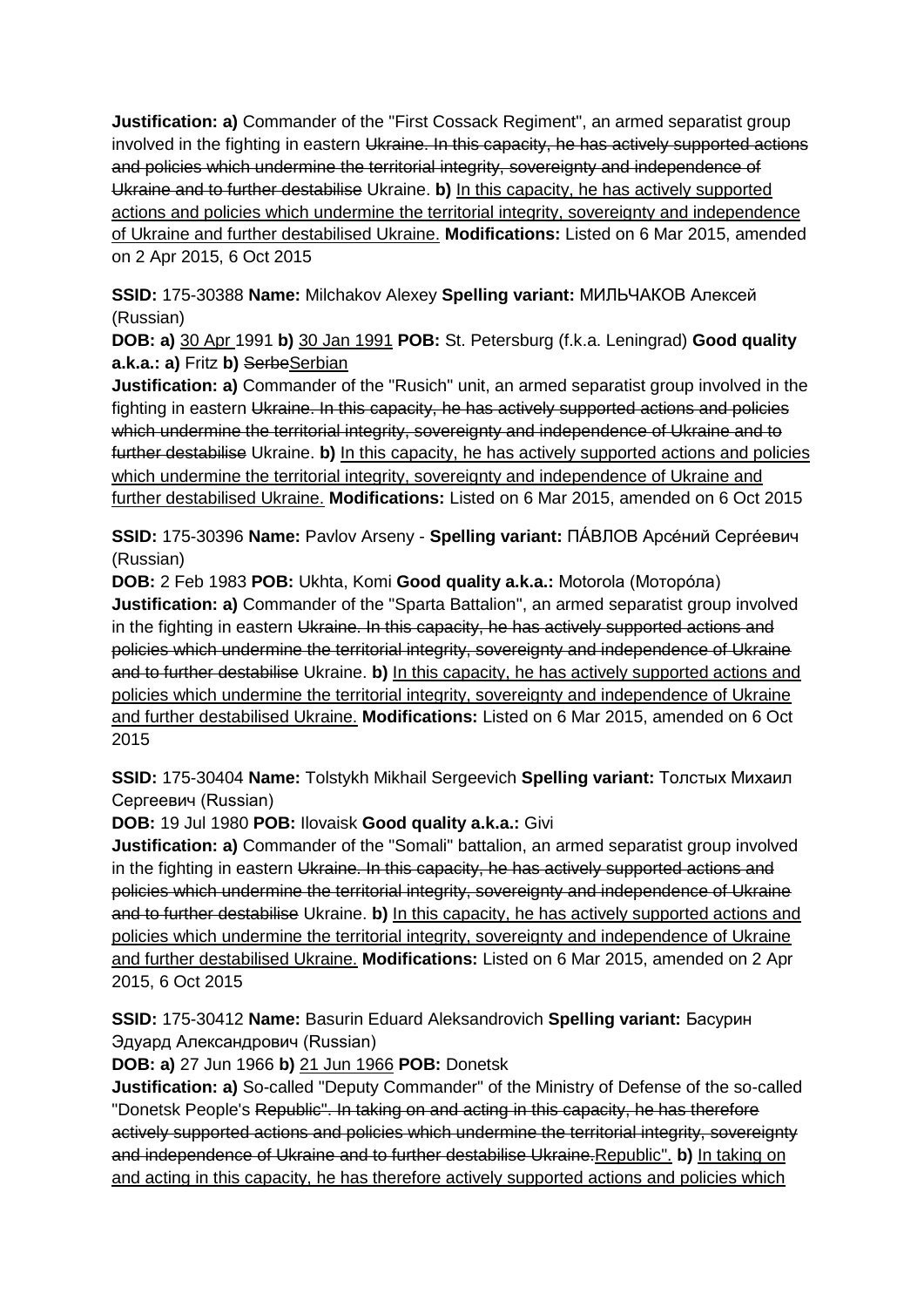undermine the territorial integrity, sovereignty and independence of Ukraine and further destabilised Ukraine. **Modifications:** Listed on 6 Mar 2015, amended on 2 Apr 2015, 6 Oct 2015

**SSID:** 175-30416 **Name:** Shubin Alexandr - **Spelling variant:** ШУБИН Александр Васильевич (Russian)

**DOB: a)** 20 May 1972 **b)** 30 May 1972 **POB:** Lugansk

**Justification: a) So calledSo-called "Minister of Justice", of the illegal so calledso-called** "Luhansk People's Republic". In taking on and acting in this capacity, he has therefore actively supported actions and policies which undermine the territorial integrity, sovereignty and independence of Ukraine and to further destabilise the country.Republic". **b)** In taking on and acting in this capacity, he has therefore actively supported actions and policies which undermine the territorial integrity, sovereignty and independence of Ukraine and further destabilised the country. **Modifications:** Listed on 6 Mar 2015, amended on 6 Oct 2015

**SSID:** 175-30424 **Name:** Litvin Sergey Anatolievich **Spelling variant:** Литвин Сергей Анатольевич (Russian)

**DOB:** 2 Jul 1973

**Justification: a)** So-called "Deputy Chairman" of the Council of Ministers of the so-called "Lugansk People's Republic". In taking on and acting in this capacity, he has therefore actively supported actions and policies which undermine the territorial integrity, sovereignty and independence of Ukraine and to further destabilise Ukraine.Republic". **b)** In taking on and acting in this capacity, he has therefore actively supported actions and policies which undermine the territorial integrity, sovereignty and independence of Ukraine and further destabilised Ukraine. **Modifications:** Listed on 6 Mar 2015, amended on 2 Apr 2015, 6 Oct 2015

**SSID:** 175-30428 **Name:** Filippova Ekaterina - **Spelling variant:** ФИЛИППОВА Екатерина Владимировна (Russian)

**DOB:** 20 Nov 1988 **POB:** Krasnoarmëisk

**Justification: a) So calledSo-called "Minister of Justice" of the so calledso-called "Donetsk** People's Republic". In taking on and acting in this capacity, she has therefore actively supported actions and policies which undermine the territorial integrity, sovereignty and independence of Ukraine and to further destabilise Ukraine.Republic". **b)** In taking on and acting in this capacity, she has therefore actively supported actions and policies which undermine the territorial integrity, sovereignty and independence of Ukraine and further destabilised Ukraine. **Modifications:** Listed on 6 Mar 2015, amended on 6 Oct 2015

**SSID:** 175-30435 **Name:** Timofeev Aleksandr **Spelling variant:** ТИМОФЕЕВ Александр (Russian)

**DOB:** 27 Jan 1974

**Justification: a) So calledSo-called "Minister of Budget" of the so calledso-called "Donetsk** People's Republic". In taking on and acting in this capacity, he has therefore actively supported actions and policies which undermine the territorial integrity, sovereignty and independence of Ukraine and to further destabilise the country.Republic". **b)** In taking on and acting in this capacity, he has therefore actively supported actions and policies which undermine the territorial integrity, sovereignty and independence of Ukraine and further destabilised the country. **Modifications:** Listed on 6 Mar 2015, amended on 6 Oct 2015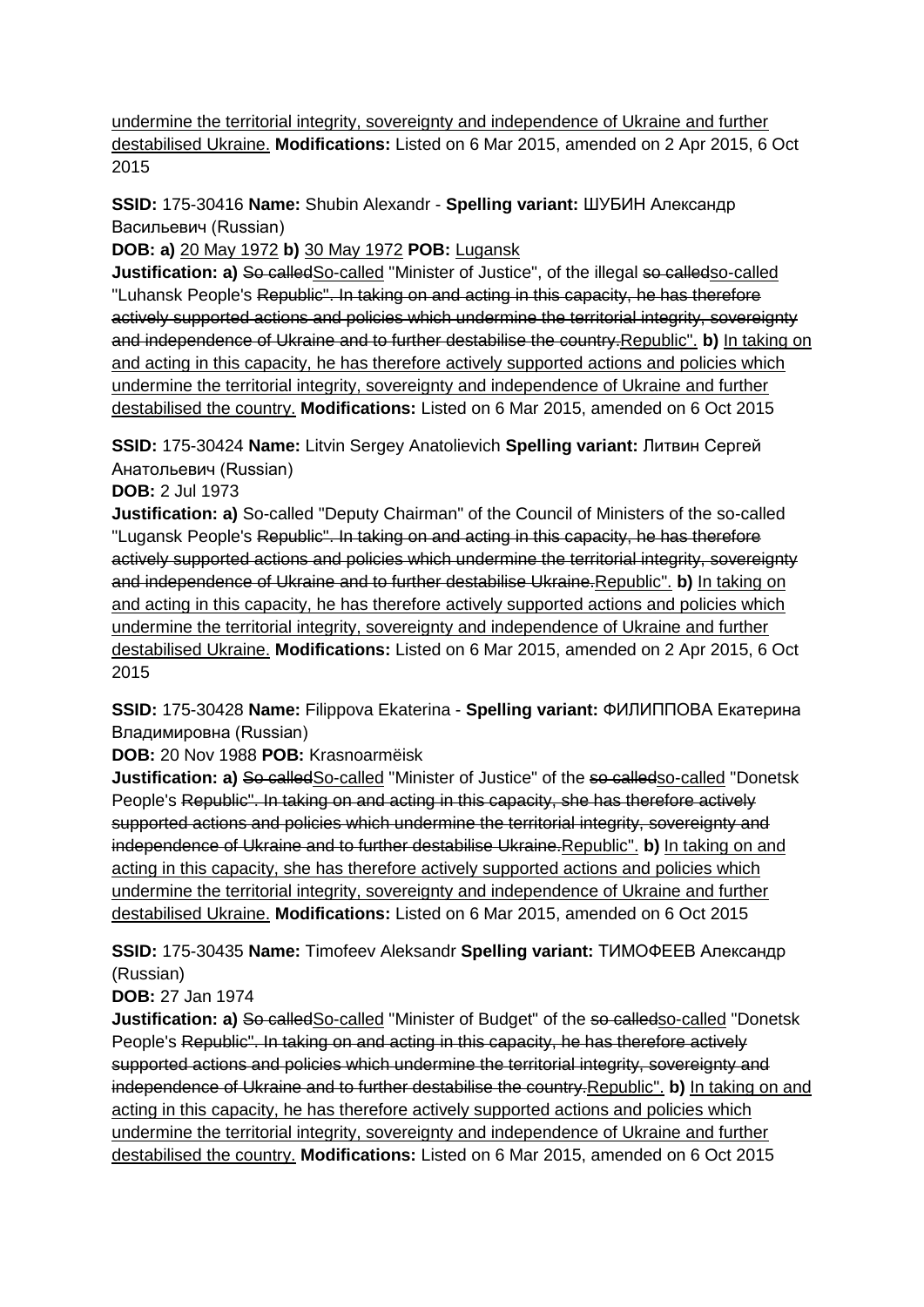**SSID:** 175-30440 **Name:** Manuilov Evgeny Vladimirovich **Spelling variant:** Мануйлов Евгений Владимирович (Russian)

**DOB:** 5 Jan 1967

**Justification: a)** So-called "Minister of Budget" of the so-called "Lugansk People's Republic". In taking on and acting in this capacity, he has therefore actively supported actions and policies which undermine the territorial integrity, sovereignty and independence of Ukraine and to further destabilise Ukraine.Republic". **b)** In taking on and acting in this capacity, he has therefore actively supported actions and policies which undermine the territorial integrity, sovereignty and independence of Ukraine and further destabilised Ukraine. **Modifications:** Listed on 6 Mar 2015, amended on 2 Apr 2015, 6 Oct 2015

**SSID:** 175-30444 **Name:** Yatsenko Viktor **Spelling variant:** ЯЦЕНКО Виктор (Russian) **DOB:** 22 Apr 1985 **POB:** Kherson

**Justification: a) So calledSo-called "Minister of Communications" of the so calledso-called** "Donetsk People's Republic". In taking on and acting in this capacity, he has therefore actively supported actions and policies which undermine the territorial integrity, sovereignty and independence of Ukraine and to further destabilise Ukraine.Republic". **b)** In taking on and acting in this capacity, he has therefore actively supported actions and policies which undermine the territorial integrity, sovereignty and independence of Ukraine and further destabilised Ukraine. **Modifications:** Listed on 6 Mar 2015, amended on 6 Oct 2015

**SSID:** 175-30455 **Name:** Ismailov Zaur - **Spelling variant:** Исмаилов Заур Рауфович (Russian)

**DOB: a)** 25 Jul 1978 **b)** 25 Jul23 Mar 1975 **POB:** Krasny Luch, Voroshilovgrad, Lugansk **Justification: a)** So-called "Acting GeneralGeneral Prosecutor" of the so-called "Lugansk People's Republic". In taking on and acting in this capacity, he has therefore actively supported actions and policies which undermine the territorial integrity, sovereignty and independence of Ukraine and to further destabilise Ukraine.Republic". **b)** In taking on and acting in this capacity, he has therefore actively supported actions and policies which undermine the territorial integrity, sovereignty and independence of Ukraine and further destabilised Ukraine. **Modifications:** Listed on 6 Mar 2015, amended on 2 Apr 2015, 6 Oct 2015

**SSID:** 175-30462 **Name:** Antonov Anatoly Ivanovich **Spelling variant:** Антонов Анатолий Иванович (Russian)

**DOB:** 15 May 1955 **POB:** Omsk

**Justification: a)** Deputy Minister of Defence, and in that capacity, involved in supporting the deployment of Russian troops in Ukraine. According to the present Russian Ministry of Defence structure, in that capacity, he participates in shaping and implementing the policy of the Russian Government. These policies threaten the territorial integrity, sovereignty and independence of Ukraine. **b)** According to the present Russian Ministry of Defence structure, in that capacity he participates in shaping and implementing the policy of the Russian Government. These policies threaten the territorial integrity, sovereignty and independence of Ukraine. **Modifications:** Listed on 6 Mar 2015, amended on 6 Oct 2015

**SSID:** 175-30469 **Name:** Bakhin Arkady Viktorovich **Spelling variant:** Бахин Аркадий Викторович (Russian)

**DOB:** 8 May 1956 **POB:** Kaunas, Lithuania

**Justification: a)** First Deputy Minister of Defence, and Defence and, in that capacity,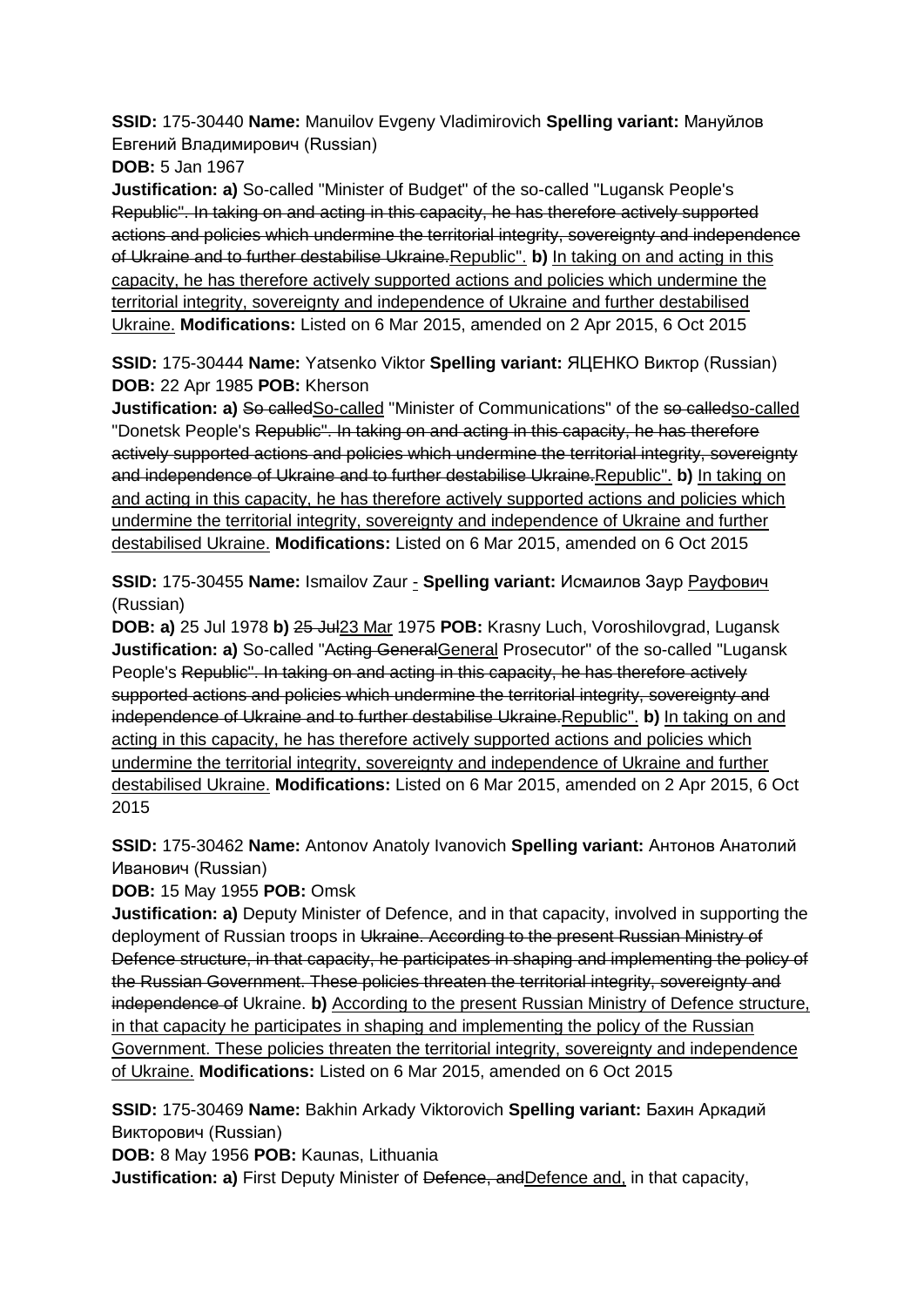involved in supporting the deployment of Russian troops in Ukraine. According to the present Russian Ministry of Defence structure, in that capacity, he participates in shaping and implementing the policy of the Russian Government. These policies threaten the territorial integrity, sovereignty and independence of Ukraine. **b)** According to the present Russian Ministry of Defence structure, in that capacity he participates in shaping and implementing the policy of the Russian Government. These policies threaten the territorial integrity, sovereignty and independence of Ukraine. **Modifications:** Listed on 6 Mar 2015, amended on 6 Oct 2015

**SSID:** 175-30476 **Name:** Kartapolov Andrei Valeryevich **Spelling variant:** Картaполов Андрей Валерьевич (Russian)

**DOB:** 9 Nov 1963 **POB:** Germany, Democratic Republic (GDR)

**Justification: a)** Director of the Main Operations Department and deputy chief of the General Staff of the Armed Forces of the Russian Federation. In both capacities he is actively involved in shaping and implementing the military campaign of the Russian forces in Ukraine. According to the stated activities of the general staff, by exercising operational control over the armed forces, he is actively involved in shaping and implementing the Russian government policy threatening the territorial integrity, sovereignty and independence of Ukraine. **b)** According to the stated activities of the general staff, by exercising operational control over the armed forces, he is actively involved in shaping and implementing the Russian government policy threatening the territorial integrity, sovereignty and independence of Ukraine. **Modifications:** Listed on 6 Mar 2015, amended on 6 Oct 2015

**SSID:** 175-30482 **Name:** Kobzon Iosif Davydovich **Spelling variant:** a) Кобзон Иосиф Дaвыдович (Russian) b) Kobzon Joseph Davydovich (English) **DOB:** 11 Sep 1937 **POB:** Tchassov Yar, Ukraine

**Justification: a)** Member of the State Duma. He visited the so-called "Donetsk People's Republic" and during his visit made statements supporting separatists. He was also appointed Honorary Consul of the so-called "Donetsk People's Republic" in the Russian Federation. On 20 Mar 2014 he voted in favour of the draft Federal Constitutional Law "on the acceptance into the Russian Federation of the Republic of Crimea and the formation within the Russian Federation of new federal subjects- the republic of Crimea and the City of Federal Status Sevastopol".Duma. **b)** He visited the so-called "Donetsk People's Republic" and during his visit made statements supporting separatists. He was also appointed Honorary Consul of the so-called "Donetsk People's Republic" in the Russian Federation. **c)**  On 20 Mar 2014 he voted in favour of the draft Federal Constitutional Law "on the acceptance into the Russian Federation of the Republic of Crimea and the formation within the Russian Federation of new federal subjects - the republic of Crimea and the City of Federal Status Sevastopol". **Modifications:** Listed on 6 Mar 2015, amended on 6 Oct 2015

**SSID:** 175-30489 **Name:** Rashkin Valery Fedorovich **Spelling variant:** Рашкин Валерий Фёдорович (Russian)

**DOB:** 14 Mar 1955 **POB:** Zhilino, Kaliningrad Oblast, Soviet UnionRegion **Justification: a)** First Deputy Chairman of the State Duma Committee on Ethnicity issues. He is the founder of the civil movement "Krassnaya Moskva- Red Moscow -Patriotic Front Aid" which organised public demonstrations supporting separatists, thereby supporting policies which undermine the territorial integrity, sovereignty and independence of Ukraine. On 20 Mar 2014 he voted in favour of the draft Federal Constitutional Law "on the